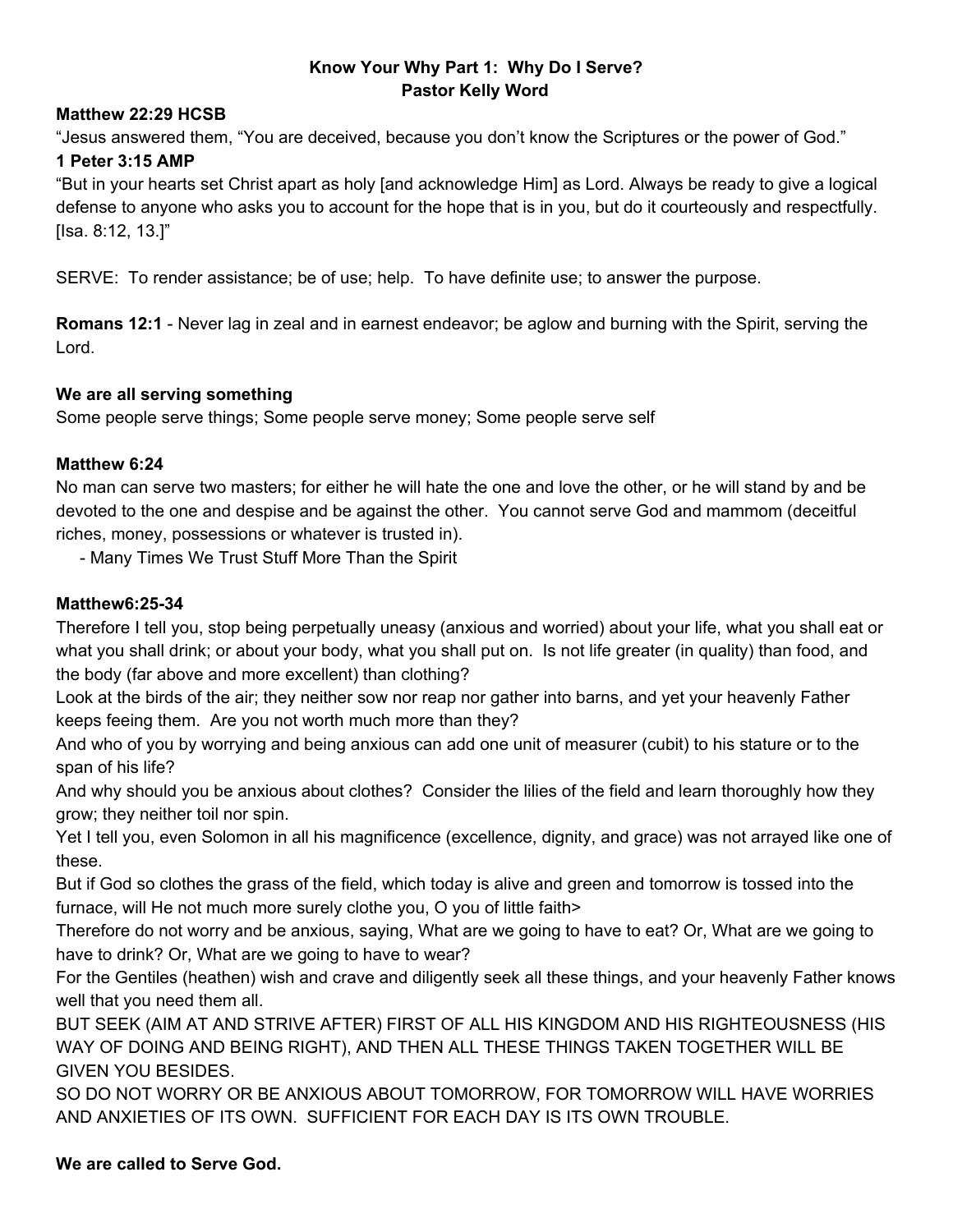It is a Choice to serve Christ: We don't just wake up and serve the Lord by accident!

#### **Joshua 24:1415**

Now therefore, (reverently) fear the Lord and serve Him in sincerity and in truth; put away the gods which your fathers serve on the other side of the (Euphrates) River and in Egypt, and serve the Lord.

And if it seems evil to you to serve the Lord, choose for yourselves this day whom you will serve, whether the gods which your fathers served on the other side of the River, or the gods of the Amorites, in whose land you dwell, but as for me and my house, we will serve the Lord.

#### **Romans 12:1**

I appeal to you therefore, brethren, and beg of you in view of (all) the mercies of God, to make a decisive dedication of your bodies (presenting all you members and faculties) as a living sacrifice, holy (devoted, consecrated) and well pleasing to God, which is your reasonable (rational, intelligent) service and spiritual worship.

#### **There is a cost to serve Christ:**

#### **John 12:26**

If anyone serves Me, he must continue to follow Me (to cleave steadfastly to Me, conform wholly to My example in living and, if need be, in dying) and wherever I am, there will My servant be also. If anyone serves Me, the Father will honor him.

#### **Luke 9:23**

And He said to all, If any person wills to come after Me, let him deny himself (disown himself, forget, lose sight of himself and his own interests, refuse and give up himself) and take up his cross daily and follow Me (cleave steadfastly to Me, conform wholly to My example in living and, if need be, in dying also).

#### **Psalm 100:2**

Serve the Lord with gladness. Come before his presence with singing!

#### **There is a Consequence to Serving Christ:**

#### **1 Corinthians 15:57**

But thanks be to God, Who gives us the victory (making us conquerors) through our Lord Jesus Christ.

#### **Philippians 4:13**

I have strength for all things in Christ Who empowers me (I am ready for anything and equal to anything through Him Who infuses inner strength into me; I am self-sufficient in Christ's sufficiency).

### **We are Called to Serve Others**

### Ephesians 6:5-7

Servants, be obedient to those who are your physical masters, having respect for them and eager concern to please them, in singleness of motive and with all your heart, as (service) to Christ (Himself) – Not in the way of eye-service (as if they were watching you) and only to please me, but as servants of Christ,

doing the will of God heartily and with your whole soul:

Rendering service readily with good will, as to the Lord and not to men.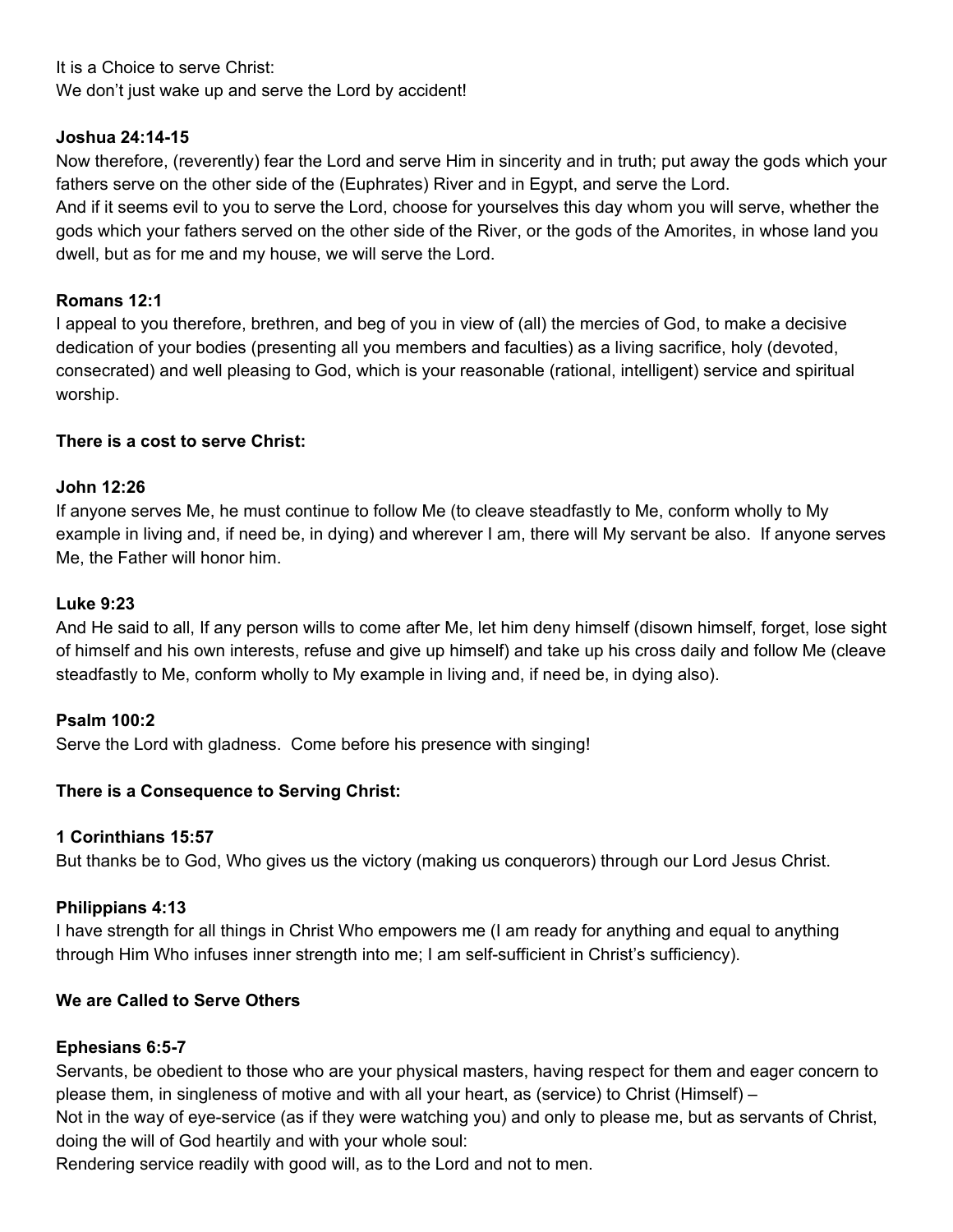#### **Give of what Heaven Has**

#### **Matthew 10:7-8**

And as you go, preach, saying The kingdom of heaven is at hand! Cure the sick, raise the dead, cleanse the lepers, drive out demons, Freely you have received, freely give.

#### **Give of what You Have**

#### **Matthew 19:21 – Rich Young Ruler**

Jesus answered him, If you would be perfect (that is, have that spiritual maturity which accompanies self-sacrificing character), go and sell what you have an give to the poor, and you will have riches in heaven; and come, be My disciple (side with My party and follow me).

#### **Luke 6:38**

Give, and (gifts) will be given to you; good measure, pressed down, shaken together, and running over, will they pour into (the pouch formed by) the bosom (of your robe and used as a bag). For with the measure you deal out (with the measure you use when you confer benefits on others), it will be measured back to you.

#### **Washing Feet - John 13:3-17**

[That] Jesus, knowing (fully aware) that the Father had put everything into His hands, and that He had come from God and was [now] returning to God, Got up from supper, took off His garments, and taking a [servant's] towel, He fastened it around His waist.

 Then He poured water into the washbasin and began to wash the disciples' feet and to wipe them with the [servant's] towel with which He was girded.

When He came to Simon Peter, [Peter] said to Him, Lord, are my feet to be washed by You? [Is it for You to wash my feet?] Jesus said to him, You do not understand now what I am doing, but you will understand later on.

Peter said to Him, You shall never wash my feet! Jesus answered him, Unless I wash you, you have no part with (in) Me [you have no share in companionship with Me]. Simon Peter said to Him, Lord, [wash] not only my feet, but my hands and my head too!

Jesus said to him, Anyone who has bathed needs only to wash his feet, but is clean all over. And you [My disciples] are clean, but not all of you. For He knew who was going to betray Him; that was the reason He said, Not all of you are clean.

So when He had finished washing their feet and had put on His garments and had sat down again, He said to them, Do you understand what I have done to you? You call Me the Teacher (Master) and the Lord, and you are right in doing so, for that is what I am. If I then, your Lord and Teacher (Master), have washed your feet, you ought [it is your duty, you are under obligation, you owe it] to wash one another's feet.

For I have given you this as an example, so that you should do [in your turn] what I have done to you. I assure you, most solemnly I tell you, A servant is not greater than his master, and no one who is sent is superior to the one who sent him.

If you know these things, blessed and happy and to be envied are you if you practice them [if you act accordingly and really do them]. (John 13:3-17 AMP)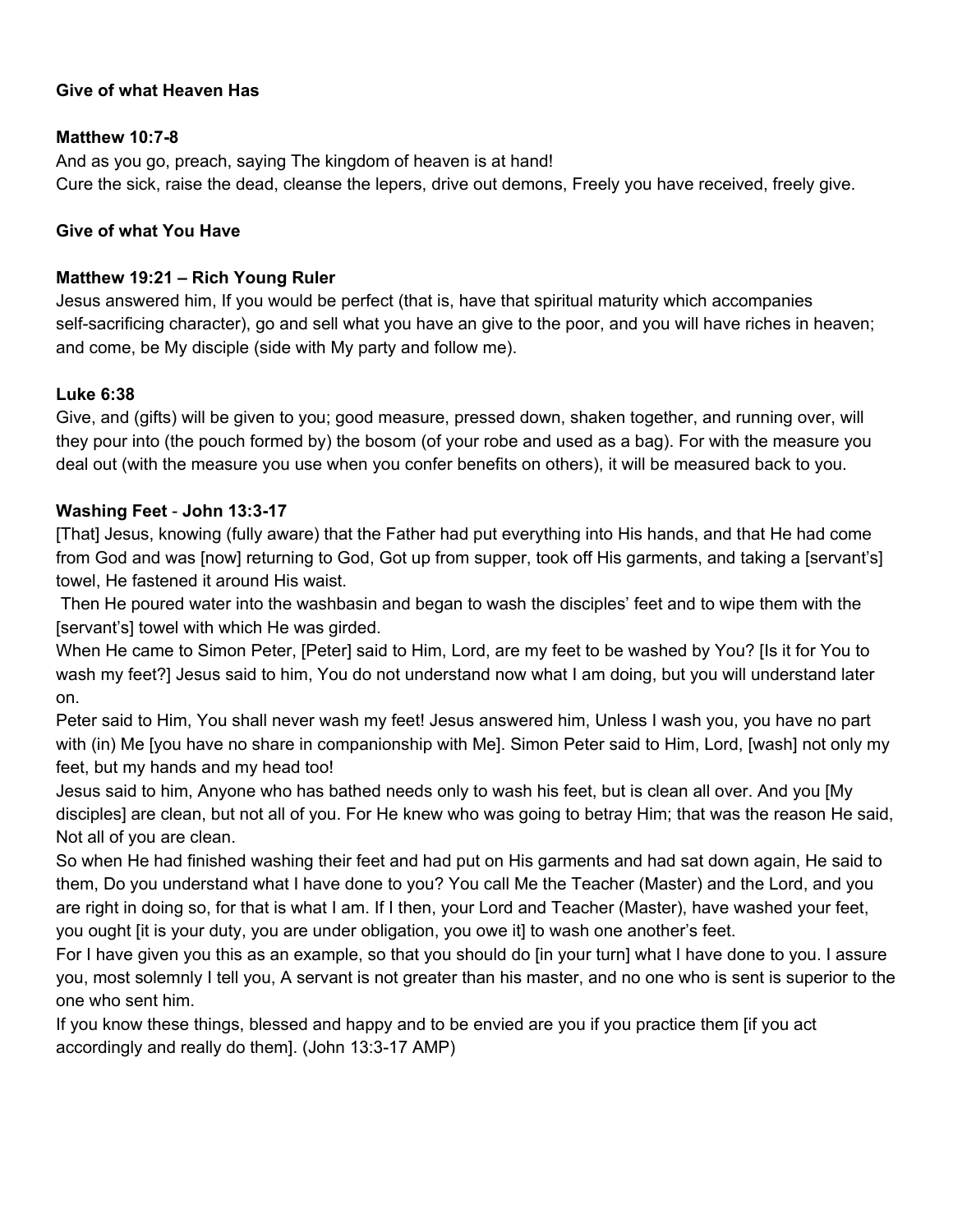### **Know Your Why Part 2: Why Do I Discipline Myself? Pastor Kelly Word**

#### **Matthew 22:29 HCSB**

"Jesus answered them, "You are deceived, because you don't know the Scriptures or the power of God."

#### **1 Peter 3:15 AMP**

"But in your hearts set Christ apart as holy [and acknowledge Him] as Lord. Always be ready to give a logical defense to anyone who asks you to account for the hope that is in you, but do it courteously and respectfully. [Isa. 8:12, 13.]"

**Discipline:** Training to act in accordance with rules; activity, exercise, or a regimen that develops or improves a skill; training;the rigor or training effect of experience, adversity, etc.; behavior in accord with rules of conduct; behavior and order maintained by training.

#### **Hebrews 12:511 AMP**

"And have you [completely] forgotten the divine word of appeal and encouragement in which you are reasoned with and addressed as sons? My son, do not think lightly or scorn to submit to the correction and discipline of the Lord, nor lose courage and give up and faint when you are reproved or corrected by Him; For the Lord corrects and disciplines everyone whom He loves, and He punishes, even scourges, every son whom He accepts and welcomes to His heart and cherishes. You must submit to and endure [correction] for discipline; God is dealing with you as with sons. For what son is there whom his father does not [thus] train and correct and discipline? Now if you are exempt from correction and left without discipline in which all [of God's children] share, then you are illegitimate offspring and not true sons [at all]. [Prov. 3:11, 12.] Moreover, we have had earthly fathers who disciplined us and we yielded [to them] and respected [them for training us]. Shall we not much more cheerfully submit to the Father of spirits and so [truly] live? For [our earthly fathers] disciplined us for only a short period of time and chastised us as seemed proper and good to them; but He disciplines us for our certain good, that we may become sharers in His own holiness. For the time being no discipline brings joy, but seems grievous and painful; but afterwards it yields a peaceable fruit of righteousness to those who have been trained by it [a harvest of fruit which consists in righteousness–in conformity to God's will in purpose, thought, and action, resulting in right living and right standing with God]."

#### **Genesis 4:17 AMP**

"AND ADAM knew Eve as his wife, and she became pregnant and bore Cain; and she said, I have gotten and gained a man with the help of the Lord. And [next] she gave birth to his brother Abel. Now Abel was a keeper of sheep, but Cain was a tiller of the ground. And in the course of time Cain brought to the Lord an offering of the fruit of the ground. And Abel brought of the firstborn of his flock and of the fat portions. And the Lord had respect and regard for Abel and for his offering, [Heb. 11:4.] But for Cain and his offering He had no respect or regard. So Cain was exceedingly angry and indignant, and he looked sad and depressed. And the Lord said to Cain, **Why are you angry? And why do you look sad and depressed and dejected? If you do well, will you not be accepted? And if you do not do well, sin crouches at your door; its desire is for you, but you must master it."**

#### **James 4:17 AMP**

"So any person who knows what is right to do but does not do it, to him it is sin."

#### **Proverbs 25:2628 AMP**

"Like a muddied fountain and a polluted spring is a righteous man who yields, falls down, and compromises his integrity before the wicked. It is not good to eat much honey; so for men to seek glory, their own glory, causes suffering and is not glory. He who has no rule over his own spirit is like a city that is broken down and without walls. [Prov. 16:32.]"

#### **2 Timothy 1:7 AMP**

"For God did not give us a spirit of timidity (of cowardice, of craven and cringing and fawning fear), but [He has given us a spirit] of power and of love and of calm and well-balanced mind and discipline and self-control."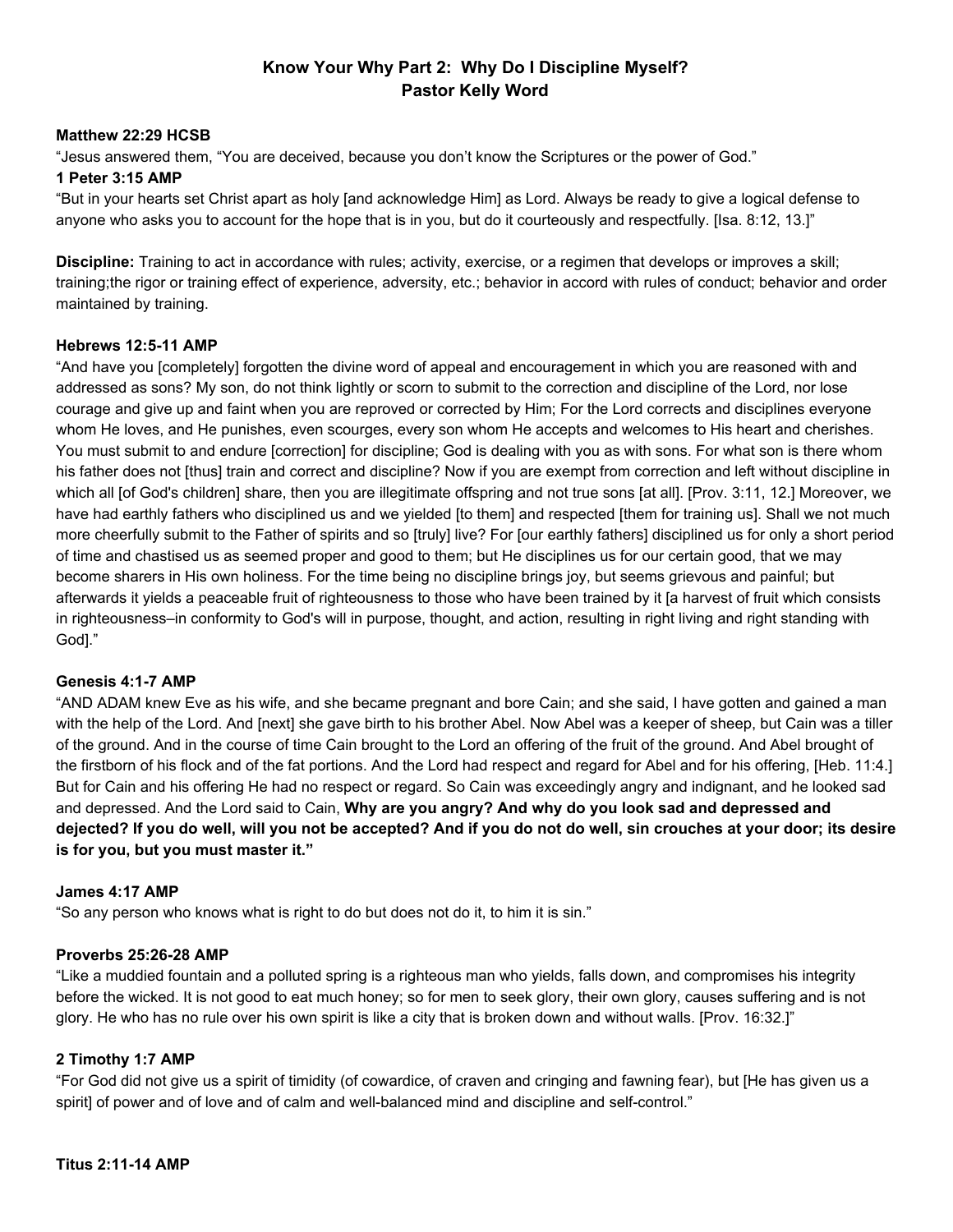"For the grace of God (His unmerited favor and blessing) has come forward (appeared) for the deliverance from sin and the eternal salvation for all mankind. It has trained us to reject and renounce all ungodliness (irreligion) and worldly (passionate) desires, to live discreet (temperate, self-controlled), upright, devout (spiritually whole) lives in this present world, Awaiting and looking for the [fulfillment, the realization of our] blessed hope, even the glorious appearing of our great God and Savior Christ Jesus (the Messiah, the Anointed One), Who gave Himself on our behalf that He might redeem us (purchase our freedom) from all iniquity and purify for Himself a people [to be peculiarly His own, people who are] eager and enthusiastic about [living a life that is good and filled with] beneficial deeds. [Deut. 14:2; Ps. 130:8; Ezek. 37:23.]"

#### **Proverbs 13:18 AMP**

"Poverty and shame come to him who refuses instruction and correction, but he who heeds reproof is honored."

#### **Proverbs 18:9 AMP**

"He who is loose and slack in his work is brother to him who is a destroyer and he who does not use his endeavors to heal himself is brother to him who commits suicide."

#### **Romans 8:13-14 AMP**

"For if you live according to [the dictates of] the flesh, you will surely die. But if through the power of the [Holy] Spirit you are [habitually] putting to death (making extinct, deadening) the [evil] deeds prompted by the body, you shall [really and genuinely] live forever. For all who are led by the Spirit of God are sons of God."

#### **Daniel 1:320 AMP**

"And the [Babylonian] king told Ashpenaz, the master of his eunuchs, to bring in some of the children of Israel, both of the royal family and of the nobility–[II Kings 20:17, 18.] Youths without blemish, well-favored in appearance and skillful in all wisdom, discernment, and understanding, apt in learning knowledge, competent to stand and serve in the king's palace–and to teach them the literature and language of the Chaldeans. And the king assigned for them a daily portion of his own rich and dainty food and of the wine which he drank. They were to be so educated and so nourished for three years that at the end of that time they might stand before the king. Among these were of the children of Judah: Daniel, Hananiah, Mishael, and Azariah. The chief of the eunuchs gave them names: Daniel he called Belteshazzar [the king's attendant], Hananiah he called Shadrach, Mishael he called Meshach, and Azariah he called Abednego. But Daniel determined in his heart that he would not defile himself by [eating his portion of] the king's rich and dainty food or by [drinking] the wine which he drank; therefore he requested of the chief of the eunuchs that he might [be allowed] not to defile himself. [Num. 6:14; I Cor. 10:21.] Now God made Daniel to find favor, compassion, and loving-kindness with the chief of the eunuchs. And the chief of the eunuchs said to Daniel, I fear, lest my lord the king, who has appointed your food and your drink, should see your faces worse looking or more sad than the other youths of your age. Then you would endanger my head with the king. Then said Daniel to the steward whom the chief of the eunuchs had set over Daniel, Hananiah, Mishael, and Azariah, Prove your servants, I beseech you, for ten days and let us be given a vegetable diet and water to drink. Then let our appearance and the appearance of the youths who eat of the king's [rich] dainties be observed and compared by you, and deal with us your servants according to what you see. So [the man] consented to them in this matter and proved them ten days. And at the end of ten days it was seen that they were looking better and had taken on more flesh than all the youths who ate of the king's rich dainties. So the steward took away their [rich] dainties and the wine they were to drink and gave them vegetables. As for these four youths, God gave them knowledge and skill in all learning and wisdom, and Daniel had understanding in all [kinds of] visions and dreams. [Luke 21:15; James 1:57.] Now at the end of the time which the king had set for bringing [all the young men in], the chief of the eunuchs brought them before Nebuchadnezzar. And the king conversed with them, and among them all none was found like Daniel, Hananiah, Mishael, and Azariah; therefore they were assigned to stand before the king. And in all matters of wisdom and understanding concerning which the king asked them, he found them ten times better than all the [learned] magicians and enchanters who were in his whole realm."

#### **1 Corinthians 9:2427 AMP**

"Now every athlete who goes into training conducts himself temperately and restricts himself in all things. They do it to win a wreath that will soon wither, but we [do it to receive a crown of eternal blessedness] that cannot wither. Therefore I do not run uncertainly (without definite aim). I do not box like one beating the air and striking without an adversary. But [like a boxer] I buffet my body [handle it roughly, discipline it by hardships] and subdue it, for fear that after proclaiming to others the Gospel and things pertaining to it, I myself should become unfit [not stand the test, be unapproved and rejected as a counterfeit]."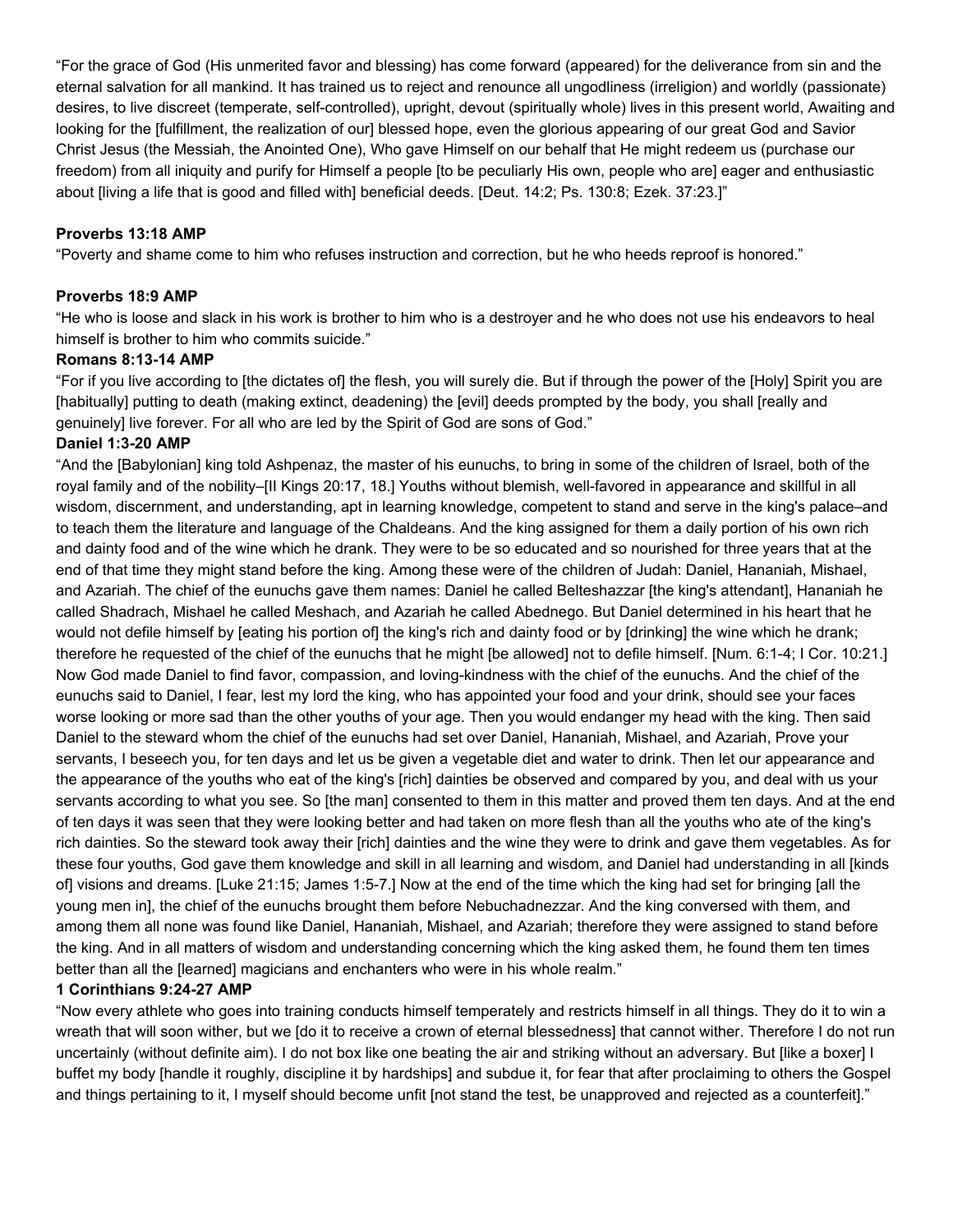### **Know Your Why Part 3: Why Do I Pray? Pastor Kelly Word**

### **Matthew 22:29 HCSB**

"Jesus answered them, "You are deceived, because you don't know the Scriptures or the power of God."

### **1 Peter 3:15 AMP**

"But in your hearts set Christ apart as holy [and acknowledge Him] as Lord. Always be ready to give a logical defense to anyone who asks you to account for the hope that is in you, but do it courteously and respectfully. [Isa. 8:12, 13.]"

**PRAYER:** to offer devout petition, praise, thanks to God; to make earnest petition to God; to enter into spiritual communion with God.

### **WE'VE BEEN COMMANDED TO PRAY:**

### **Luke 18:1**

ALSO [Jesus] told them a parable to the effect that they ought always to pray and not to turn coward (faint, lose heart, and give up).

### **1 Thessalonians 5:1718**

Be unceasing in prayer [praying perseveringly];

18 Thank [God] in everything [no matter what the circumstances may be, be thankful and give thanks], for this is the will of God for you [who are] in Christ Jesus [the Revealer and Mediator of that will]

### 1 Timothy 2:8

I desire therefore that in every place men should pray, without anger or quarreling or resentment or doubt [in their minds], lifting up holy hands.

### **TYPES OF PRAYER**

**Prayer of Agreement:** You and at least one other person in 100% agreement joining together in prayer.

### **Matthew 18:19-20**

Again I tell you, if two of you on earth agree (harmonize together, make a symphony together) about whatever [anything and everything] they may ask, it will come to pass and be done for them by My Father in heaven. 20 For wherever two or three are gathered (drawn together as My followers) in (into) My name, there I AM in the midst of them. [Exod. 3:14.]

Prayer of Faith: this is what we think of when we think "prayer." This is when we bring our petitions, request, to God.

### **Philippians 4:6-7**

Do not fret or have any anxiety about anything, but in every circumstance and in everything, by prayer and petition (definite requests), with thanksgiving, continue to make your wants known to God.

7 And God's peace [shall be yours, that tranquil state of a soul assured of its salvation through Christ, and so fearing nothing from God and being content with its earthly lot of whatever sort that is, that peace] which transcends all understanding shall garrison and mount guard over your hearts and minds in Christ Jesus.

### **When we bring our petitions to God, We must bring them in faith!**

### **Mark 11:24**

Therefore I say unto you, What things soever ye desire, when ye pray, believe that ye receive them ,and ye shall have them.

### **Prayer of Consecration & Dedication: Cleaning up yourself, committing to God's will, & praying out that will in your life.**

### **Luke 22:4142**

And He withdrew from them about a stone's throw and knelt down and prayed,

42 Saying, Father, if You are willing, remove this cup from Me; yet not My will, but [always] Yours be done. Prayer of Praise & Worship: Thanking God for what He has and will do.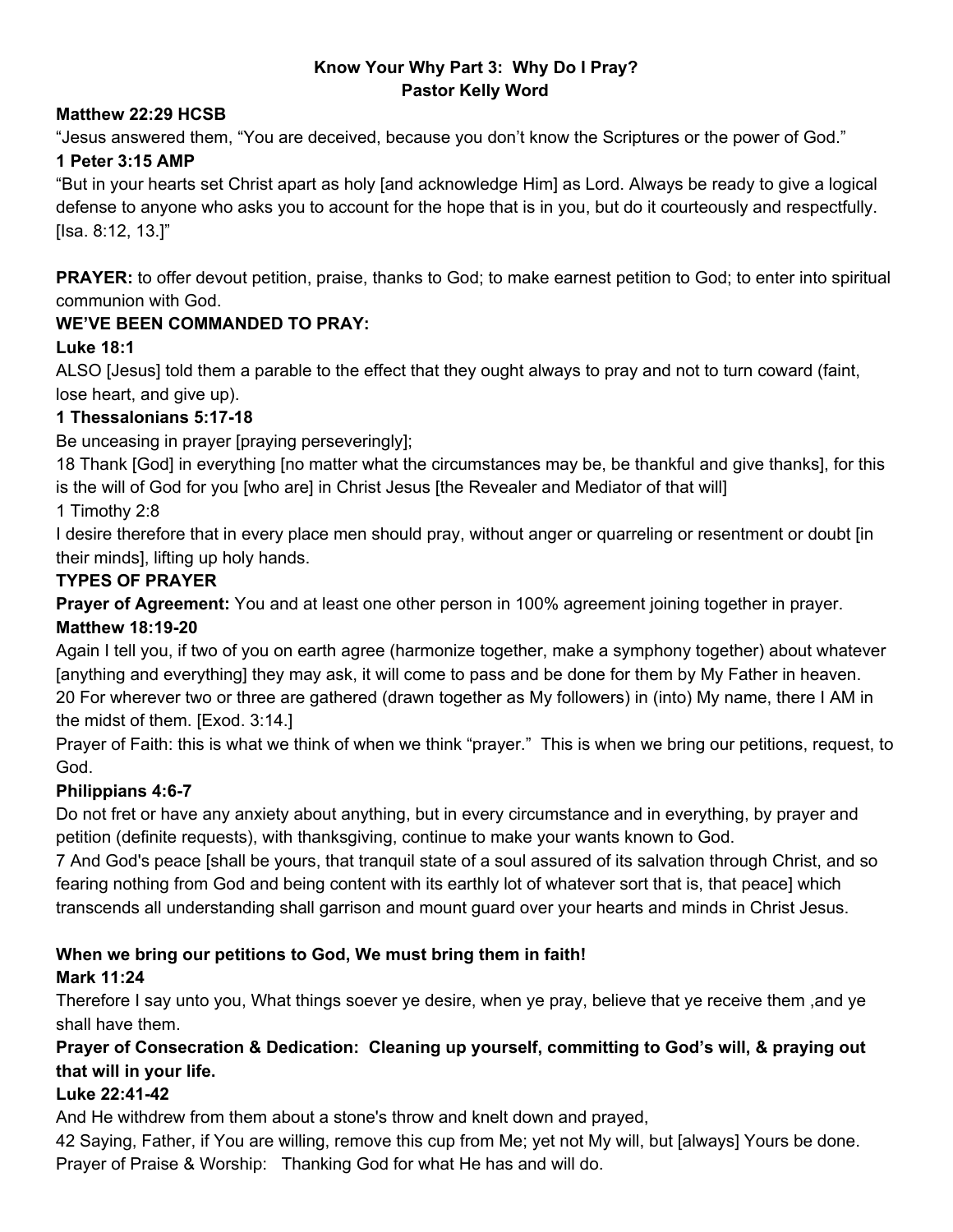### **Luke 2:20**

And the shepherds returned, glorifying and praising God for all the things they had heard and seen, just as it had been told them.

### **Prayer of Binding & Loosing: Binding demonic forces at work & loosing heavenly forces to work. Matthew 18:18**

Truly I tell you, whatever you forbid and declare to be improper and unlawful on earth must be what is already forbidden in heaven, and whatever you permit and declare proper and lawful on earth must be what is already permitted in heaven.

### **Prayer of Intercession: Interceding – acting in prayer – on behalf of someone else.**

### **1 Samuel 12:23**

23 Moreover, as for me, far be it from me that I should sin against the Lord by ceasing to pray for you; but I will instruct you in the good and right way.

### **Notice, Paul doesn't pray for stuff. He prays that the people will have wisdom, understanding, and that their eyes will be flooded with the light of God!**

### **Ephesians 1:16-18**

I do not cease to give thanks for you, making mention of you in my prayers.

17 [For I always pray to] the God of our Lord Jesus Christ, the Father of glory, that He may grant you a spirit of wisdom and revelation [of insight into mysteries and secrets] in the [deep and intimate] knowledge of Him, 18 By having the eyes of your heart flooded with light, so that you can know and understand the hope to which He has called you, and how rich is His glorious inheritance in the saints (His set-apart ones),

## **THE CONSTRUCT OF PRAYER – The Model Prayer in Matthew 6:513**

And when thou prayest, thou shalt not be as the hypocrites are: for they love to pray standing in the synagogues and in the corners of the streets, that they may be seen of men. Verily I say unto you, They have their reward.

6 But thou, when thou prayest, enter into thy closet, and when thou hast shut thy door, pray to thy Father which is in secret; and thy Father which seeth in secret shall reward thee openly.

7 But when ye pray, use not vain repetitions, as the heathen do: for they think that they shall be heard for their much speaking.

8 Be not ye therefore like unto them: for your Father knoweth what things ye have need of, before ye ask him. Start With Acknowledging Who God Is & Praising Him:

9 After this manner therefore pray ye: Our Father which art in heaven, Hallowed be thy name.

## **Psalm 150 1-6**

1 PRAISE THE Lord! Praise God in His sanctuary; praise Him in the heavens of His power!

2 Praise Him for His mighty acts; praise Him according to the abundance of His greatness! [Deut. 3:24; Ps. 145:5, 6.]

3 Praise Him with trumpet sound; praise Him with lute and harp!

4 Praise Him with tambourine and [single or group] dance; praise Him with stringed and wind instruments or flutes!

5 Praise Him with resounding cymbals; praise Him with loud clashing cymbals!

6 Let everything that has breath and every breath of life praise the Lord! Praise the Lord! (Hallelujah!)

# **Pray God's Will Be Done In And Through You:**

10 Thy kingdom come. Thy will be done in earth, as it is in heaven.

### **Roman 12:2**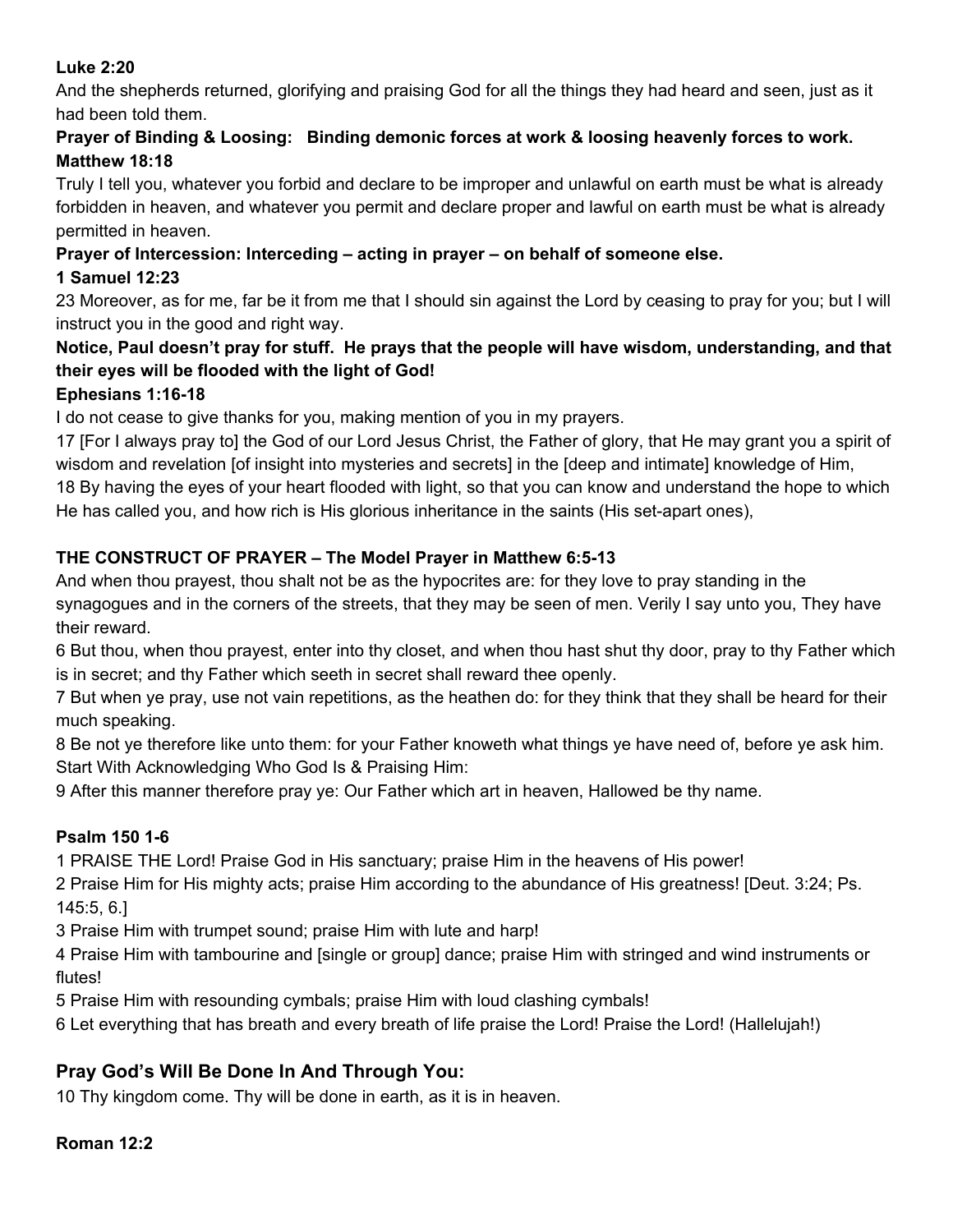Do not be conformed to this world (this age), [fashioned after and adapted to its external, superficial customs], but be transformed (changed) by the [entire] renewal of your mind [by its new ideals and its new attitude], so that you may prove [for yourselves] what is the good and acceptable and perfect will of God, even the thing which is good and acceptable and perfect [in His sight for you].

## **Jeremiah 29:1113**

For I know the thoughts and plans that I have for you, says the Lord, thoughts and plans for welfare and peace and not for evil, to give you hope in your final outcome.

12 Then you will call upon Me, and you will come and pray to Me, and I will hear and heed you.

13 Then you will seek Me, inquire for, and require Me [as a vital necessity] and find Me when you search for Me with all your heart. [Deut. 4:29-30.]

## **Petition God – Ask for Provision**:

11 Give us this day our daily bread.

### **Philippians 4:19**

And my God will liberally supply (fill to the full) your every need according to His riches in glory in Christ Jesus. **Matthew 6:26**

Look at the birds of the air; they neither sow nor reap nor gather into barns, and yet your heavenly Father keeps feeding them. Are you not worth much more than they?

### **Hebrews 13:5**

Let your character or moral disposition be free from love of money [including greed, avarice, lust, and craving for earthly possessions] and be satisfied with your present [circumstances and with what you have]; for He [God] Himself has said, I will not in any way fail you nor give you up nor leave you without support. [I will] not, [I will] not, [I will] not in any degree leave you helpless nor forsake nor let [you] down (relax My hold on you)! [Assuredly not!] [Josh. 1:5.]

## **Ask for Forgiveness – both ways Ask God to forgive you, ask God to help you forgive others:**

12 And forgive us our debts, as we forgive our debtors.

## **1 John 1:9**

If we [freely] admit that we have sinned and confess our sins, He is faithful and just (true to His own nature and promises) and will forgive our sins [dismiss our lawlessness] and [continuously] cleanse us from all unrighteousness [everything not in conformity to His will in purpose, thought, and action].

### **Romans 3:23 KJV**

All have sinned and fallen short of the glory of God.

## **Ephesians 4:32**

And become useful and helpful and kind to one another, tenderhearted (compassionate, understanding, loving-hearted), forgiving one another [readily and freely], as God in Christ forgave you.

## **Ask for Wisdom & End in Praise and Worship:**

13 And lead us not into temptation, but deliver us from evil: For thine is the kingdom, and the power, and the glory, for ever. Amen.

### **James 1:5**

If any of you is deficient in wisdom, let him ask of the giving God [Who gives] to everyone liberally and ungrudgingly, without reproaching or faultfinding, and it will be given him.

### Proverbs 4:5-7

Get skillful and godly Wisdom, get understanding (discernment, comprehension, and interpretation); do not forget and do not turn back from the words of my mouth.

6 Forsake not [Wisdom], and she will keep, defend, and protect you; love her, and she will guard you.

7 The beginning of Wisdom is: get Wisdom (skillful and godly Wisdom)! [For skillful and godly Wisdom is the principal thing.] And with all you have gotten, get understanding (discernment, comprehension, and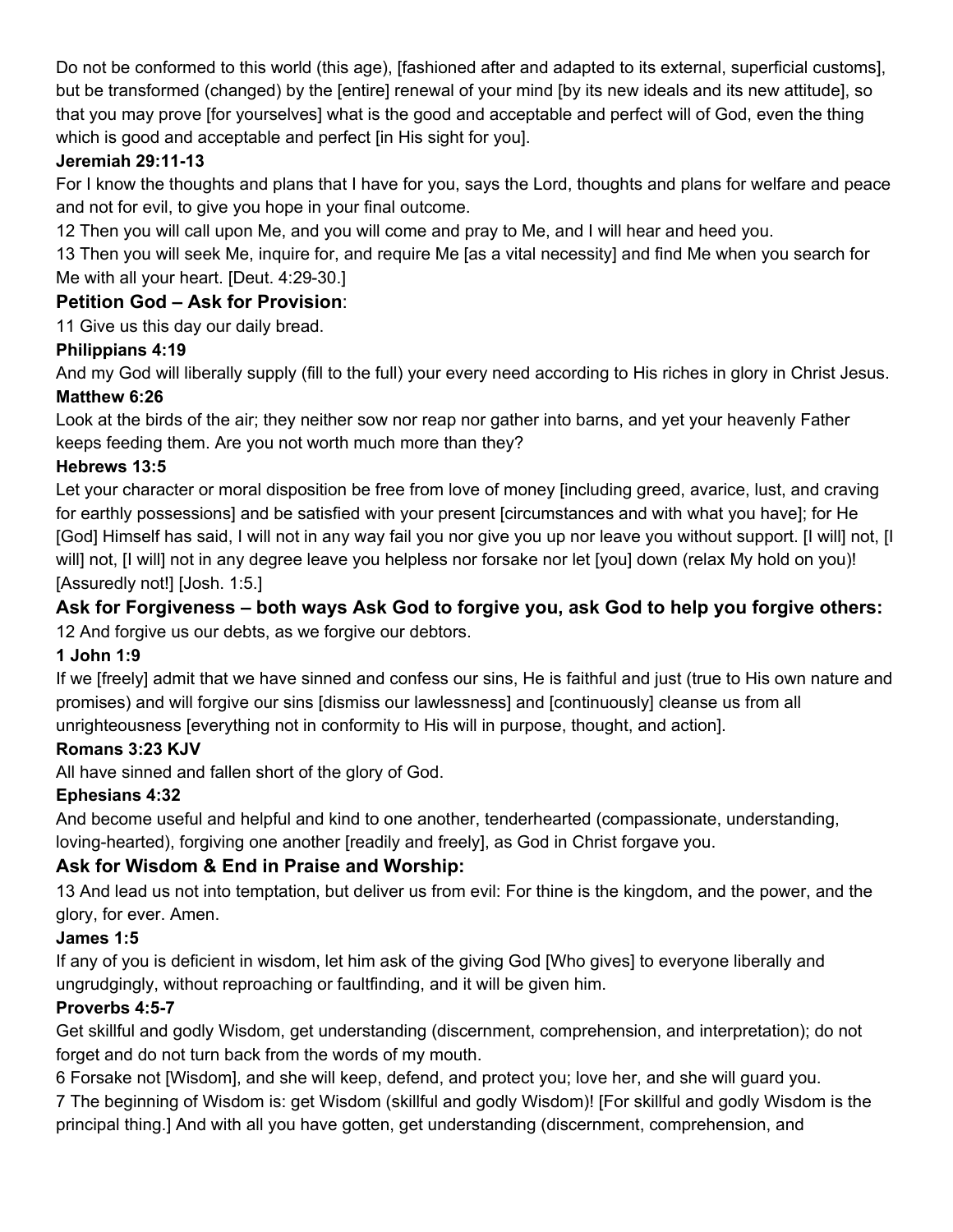interpretation). [James 1:5.]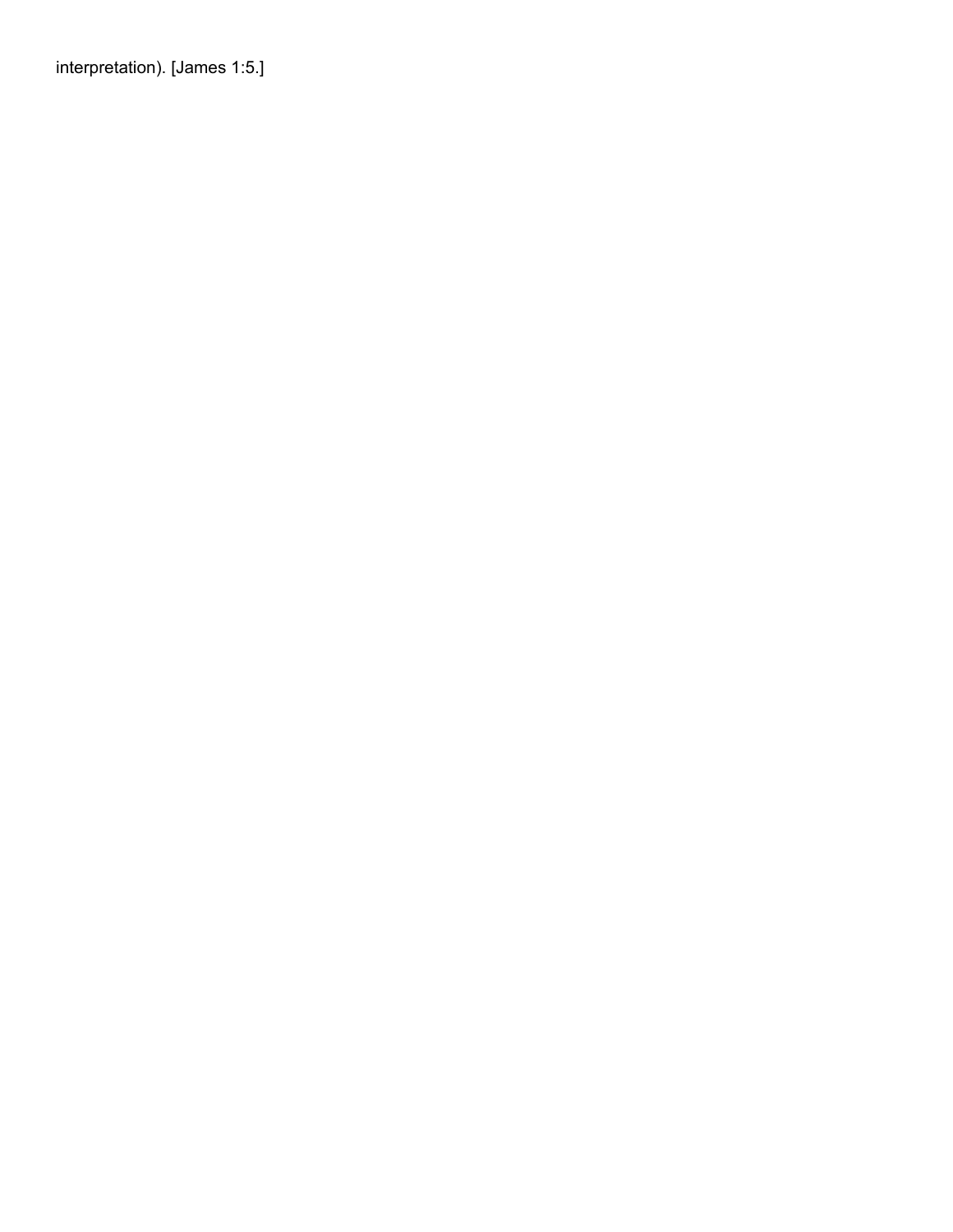### **Know Your Why Part 4: Why Do I Study The Word Pastor Kelly Word**

### **Matthew 22:29 HCSB**

"Jesus answered them, "You are deceived, because you don't know the Scriptures or the power of God."

### **1 Peter 3:15 AMP**

"But in your hearts set Christ apart as holy [and acknowledge Him] as Lord. Always be ready to give a logical defense to anyone who asks you to account for the hope that is in you, but do it courteously and respectfully. [Isa. 8:12, 13.]"

### **2 Timothy 3:1617**

16All scripture is given by inspiration of God, and is profitable for doctrine, for reproof, for correction, for instruction in righteousness:

17That the man of God may be perfect, thoroughly furnished unto all good works.

### **2 Timothy 2:15**

Study and be eager and do your utmost to present yourself to God approved (tested by trial), a workman who has no cause to be ashamed, correctly analyzing and accurately dividing [rightly handling and skillfully teaching] the Word of Truth.

### **Psalm 119:11**

Your word have I laid up in my heart, that I might not sin against You.

### **Proverbs 3:1-2**

MY SON, forget not my law or teaching, but let your heart keep my commandments; 2 For length of days and years of a life [worth living] and tranquility [inward and outward and continuing through old age till death], these shall they add to you.

### **Acts 17:11**

Now these [Jews] were better disposed and more noble than those in Thessalonica, for they were entirely ready and accepted and welcomed the message [concerning the attainment through Christ of eternal salvation in the kingdom of God] with inclination of mind and eagerness, searching and examining the Scriptures daily to see if these things were so.

### **Hebrews 4:12**

For the Word that God speaks is alive and full of power [making it active, operative, energizing, and effective]; it is sharper than any two-edged sword, penetrating to the dividing line of the breath of life (soul) and [the immortal] spirit, and of joints and marrow [of the deepest parts of our nature], exposing and sifting and analyzing and judging the very thoughts and purposes of the heart.

### **James 1:22**

But be doers of the Word [obey the message], and not merely listeners to it, betraying yourselves [into deception by reasoning contrary to the Truth].

### **Hosea 4:6**

My people are destroyed for lack of knowledge; because you [the priestly nation] have rejected knowledge, I will also reject you that you shall be no priest to Me; seeing you have forgotten the law of your God, I will also forget your children.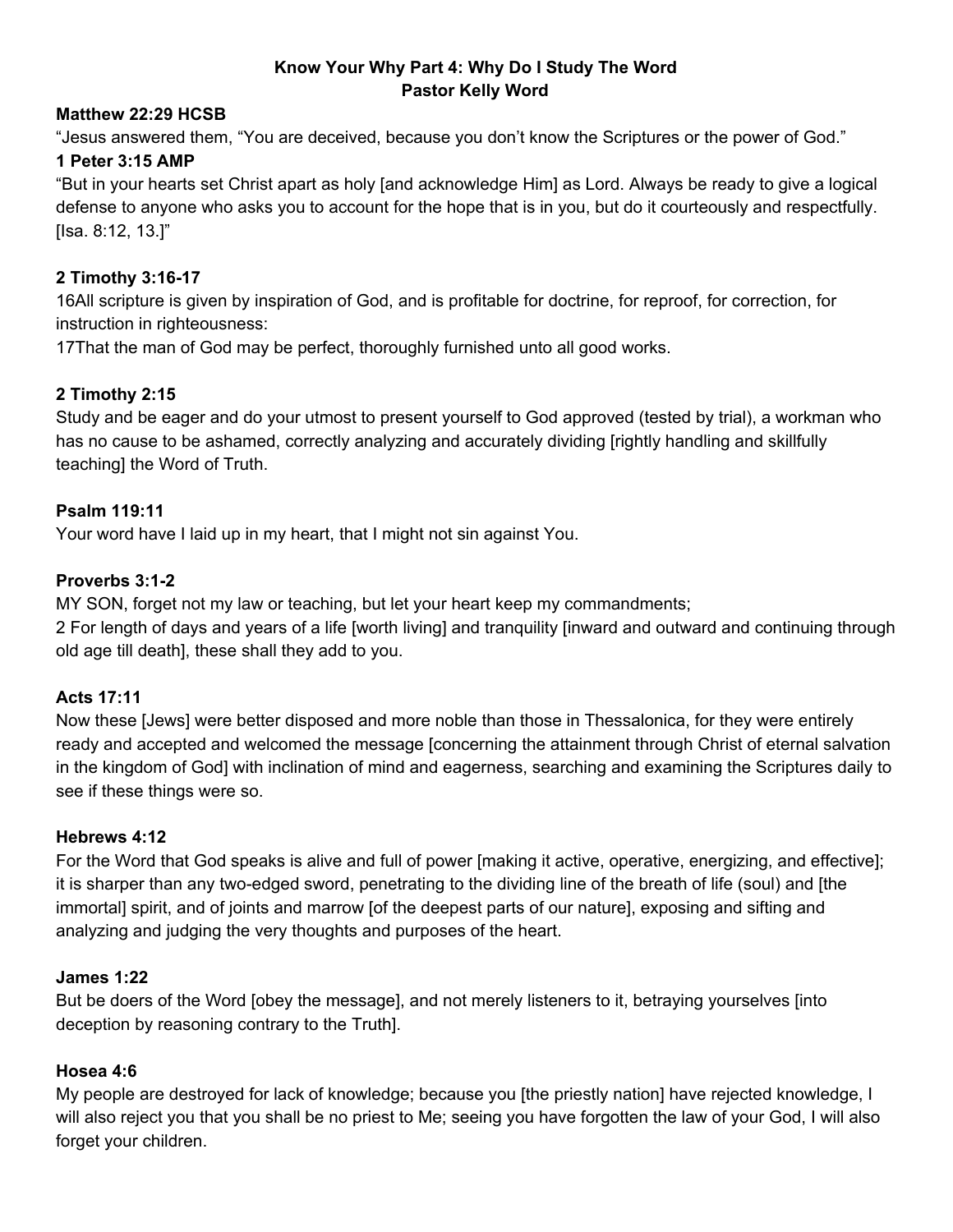### **How Do I Study The Word of God?**

### **Step #1: Observation**

Observation is the first and most important step in the process. As you read the Bible text, you need to look carefully at what is said, and how it is said. Look for:

- *Terms, not words*. Words can have many meanings, but terms are words used in a specific way in a specific context. (For instance, the word trunk could apply to a tree, a car, or a storage box. However, when you read, "That tree has a very large trunk," you know exactly what the word means, which makes it a term.)
- *Structure*. If you look at your Bible, you will see that the text has units called paragraphs (indented or marked ¶). A paragraph is a complete unit of thought. You can discover the content of the author's message by noting and understanding each paragraph unit.
- *Emphasis*. The amount of space or the number of chapters or verses devoted to a specific topic will reveal the importance of that topic (for example, note the emphasis of Romans 9 and Psalms 119).
- *Repetition*. This is another way an author demonstrates that something is important. One reading of 1 Corinthians 13, where the author uses the word "love" nine times in only 13 verses, communicates to us that love is the focal point of these 13 verses.
- *Relationships between ideas*. Pay close attention, for example, to certain relationships that appear in the text:
	- Cause-and-effect: "Well done, good and faithful servant; you were faithful over a few things, I will make you ruler over many things" (Matthew 25:21).
	- Ifs and thens: "If My people who are called by My name will humble themselves, and pray and seek My face, and turn from their wicked ways, then I will hear from heaven and forgive their sin and heal their land" (2 Chronicles 7:14).
	- Questions and answers: "Who is the King of glory? The Lord strong and mighty" ( Psalms 24:8).
- Comparisons and contrasts. For example, "You have heard that it was said...but Isay to you..." (Matthew 5:21).
- Literary form. The Bible is literature, and the three main types of literature in the Bible are discourse (the epistles), prose (Old Testament history), and poetry (the Psalms). Considering the type of literature makes a great deal of difference when you read and interpret the Scriptures.
- Atmosphere. The author had a particular reason or burden for writing each passage, chapter, and book. Be sure you notice the mood or tone or urgency of the writing. After you have considered these things, you then are ready to ask the "Wh" questions Who? What? Where? When?

Who are the people in this passage? What is happening in this passage? Where is this story taking place? When in time (of day, of the year, in history) is it?

Asking these four "Wh" questions can help you notice terms and identify atmosphere. The answers will also enable you to use your imagination to recreate the scene you're reading about.

As you answer the "Wh" questions and imagine the event, you'll probably come up with some questions of your own. Asking those additional questions for understanding will help to build a bridge between observation (the first step) and interpretation (the second step) of the Bible study process.

### **Step #2: Interpretation**

Interpretation is discovering the meaning of a passage, the author's main thought or idea. Answering the questions that arise during observation will help you in the process of interpretation. Five clues (called "the five C's") can help you determine the author's main point(s):

• Context. You can answer 75 percent of your questions about a passage when you read the text. Reading the text involves looking at the near context (the verse immediately before and after) as well as the far context (the paragraph or the chapter that precedes and/or follows the passage you're studying).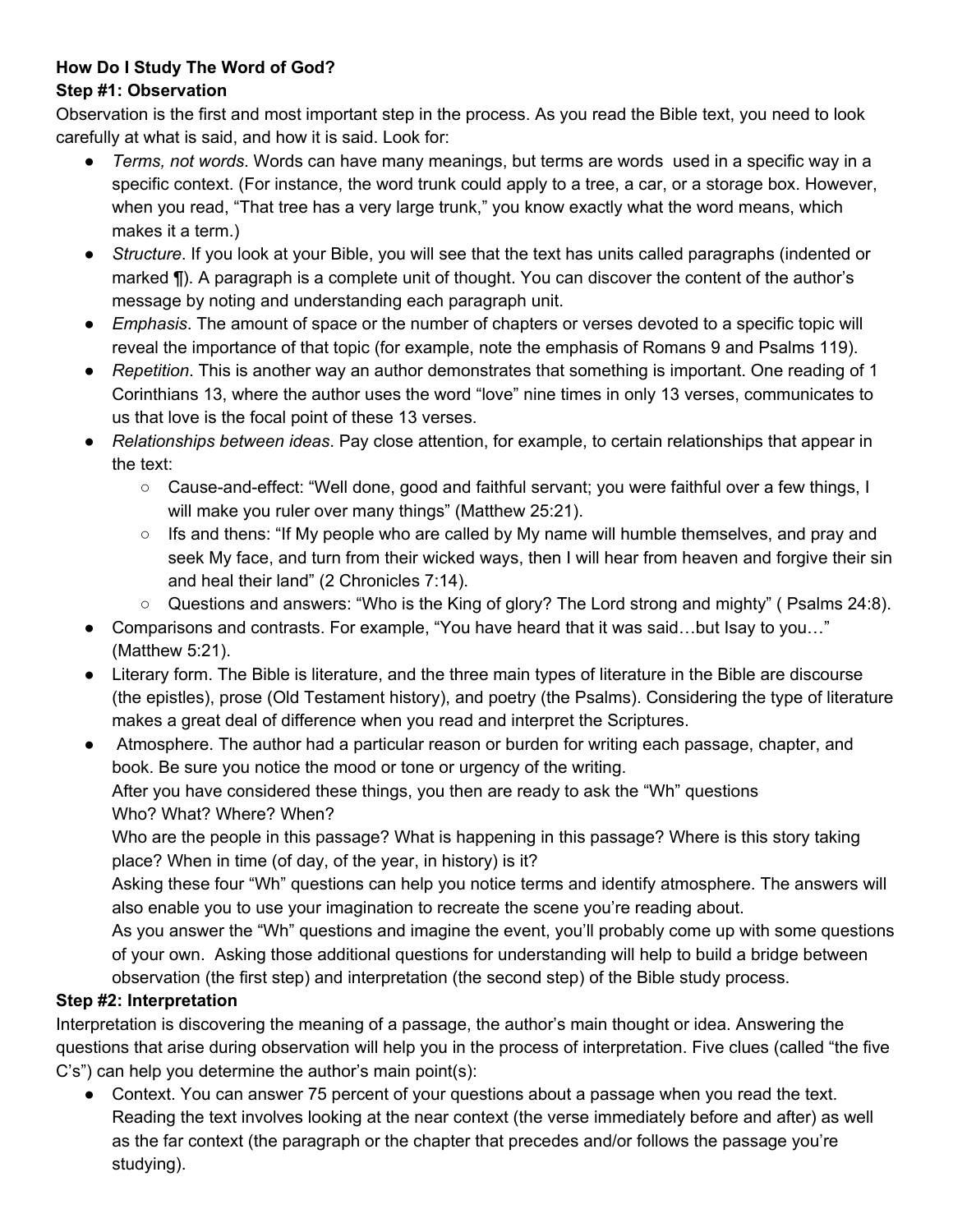- Crossreferences. Let Scripture interpret Scripture. That is, let other passages in the Bible shed light on the passage you are looking at. At the same time, be careful not to assume that the same word or phrase in two different passages means the same thing.
- Culture. The Bible was written long ago, so when we interpret it, we need to understand it from the writers' cultural context.
- Conclusion. Having answered your questions for understanding by means of context, cross-reference, and culture, you can make a preliminary statement of the passage's meaning. Remember that if your passage consists of more than one paragraph, the author may be presenting more than one thought or idea.
- Consultation. Talk with others about the scripture and what it means. Get their perspective and always remember that Scripture interprets Scripture.

### **Step #4: Meditation**

Meditation is not some voodoo practice. Remember Satan takes everything that God means for good and makes it evil. Meditation is a very key part to studying the word! We must think about what we are thinking about. God is calling us to come up higher in our thinking, and if we meditate on the word of God, we will control our thought life and bring our lives under submission to the word of God.

### **How do I meditate on the Word?**

Pick a scripture in your studies that speaks to you. Commit to memorize the verse. Think about it all through the day. Think about how what God meant; think about how you can apply it in your life; think about how it will change your life once it is applied; think about action steps you need to make to walk this scripture out in reality. Set goals for yourself to make it happen.

### **Psalm 1:2**

But his delight and desire are in the law of the Lord, and on His law (the precepts, the instructions, the teachings of God) he habitually meditates (ponders and studies) by day and by night. [Rom. 13:8-10; Gal. 3:129; II Tim. 3:16.]

### **Joshua 1:8**

This Book of the Law shall not depart out of your mouth, but you shall meditate on it day and night, that you may observe and do according to all that is written in it. For then you shall make your way prosperous, and then you shall deal wisely and have good success.

### **Step #4: Application**

Application is why we study the Bible. We want our lives to change; we want to be obedient to God and to grow more like Jesus Christ. After we have observed a passage and interpreted or understood it to the best of our ability, we must then apply its truth to our own life.

### **You'll want to ask the following questions of every passage of Scripture you study:**

- **●** How does the truth revealed here affect my relationship with God?
- How does this truth affect my relationship with others?
- How does this truth affect me?
- How does this truth affect my response to the enemy, Satan and My Flesh (Mind, Will, & Emotions)?

The application step is not completed by simply answering these questions; the key is putting into practice what God has taught you in your study. Although at any given moment you cannot be consciously applying everything you're learning in Bible study, you can be consciously applying something. And when you work on applying a truth to your life, God will bless your efforts by, as noted earlier, conforming you to the image of Jesus Christ.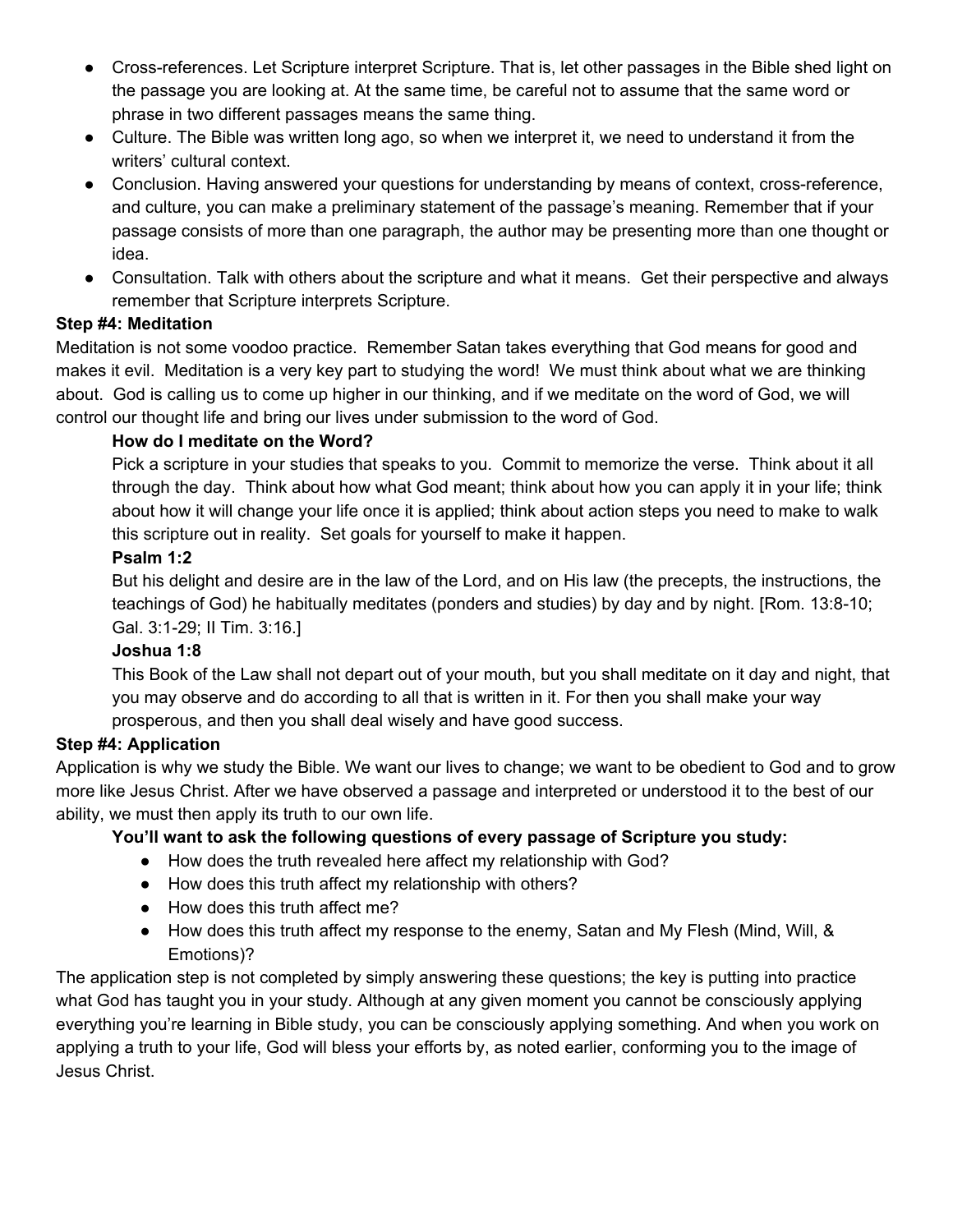### **Know Your Why Part 5: Why Do I Love? Pastor Kelly Word**

### **Matthew 22:29 HCSB**

"Jesus answered them, "You are deceived, because you don't know the Scriptures or the power of God."

## **1 Peter 3:15 AMP**

"But in your hearts set Christ apart as holy [and acknowledge Him] as Lord. Always be ready to give a logical defense to anyone who asks you to account for the hope that is in you, but do it courteously and respectfully. [Isa. 8:12, 13.]"

## **3 Greek Words for Love in Biblical Text:**

# **(( storge ))**

Love and affection that naturally occurs between parents and children, can exist between siblings, and exists between husband and wives in a good marriage.

A deep family affection that comforts us and helps us feel connected to our spiritual family.

5359 Philadelpheia fraternal affection, love of the bretheren.

philostorgos the compound word made up of philos (noun form of phileo) and storge.

## **Romans 12:10 AMP**

Love one another with brotherly affection [as members of one family], giving precedence and showing honor to one another.

# **(( agape ))**

25 & 26 - Agape - to love; affection or benevolence; a love-feast; a feast of charity.

This is commonly known as "THE GOD KIND OF LOVE." Meaning, no matter what someone does, you love them. Your love doesn't change based on feelings or actions.

Love because of what it does, not because of how it feels.

### **John 3:16 AMP**

For God so greatly loved and dearly prized the world that He [even] gave up His only begotten (unique) Son, so that whoever believes in (trusts in, clings to, relies on) Him shall not perish (come to destruction, be lost) but have eternal (everlasting) life.

*God didn't want to send his son to be killed for us. Who wants to see their only child suffer and die? But, he loves us to the extent that he would sacrifice for our benefit.*

*Jesus didn't want to die, but He loved, so he did what God required.*

*A mom doesn't want to stay up all night with a crying baby, but she loves (agape), so she will sacrifice for the good of her child.*

## **1 John 4:712 AMP**

Beloved, let us love one another, for love is (springs) from God; and he who loves [his fellowmen] is begotten (born) of God and is coming [progressively] to know and understand God [to perceive and recognize and get a better and clearer knowledge of Him]. He who does not love has not become acquainted with God [does not and never did know Him], for God is love. In this the love of God was made manifest (displayed) where we are concerned: in that God sent His Son, the only begotten or unique [Son], into the world so that we might live through Him. In this is love: not that we loved God, but that He loved us and sent His Son to be the propitiation (the atoning sacrifice) for our sins. Beloved, if God loved us so [very much], we also ought to love one another. No man has at any time [yet] seen God. But if we love one another, God abides (lives and remains) in us and His love (that love which is essentially His) is brought to completion (to its full maturity, runs its full course, is perfected) in us!

*These verses show that Agape Love is the very nature of God.* **Matthew 5:44 AMP**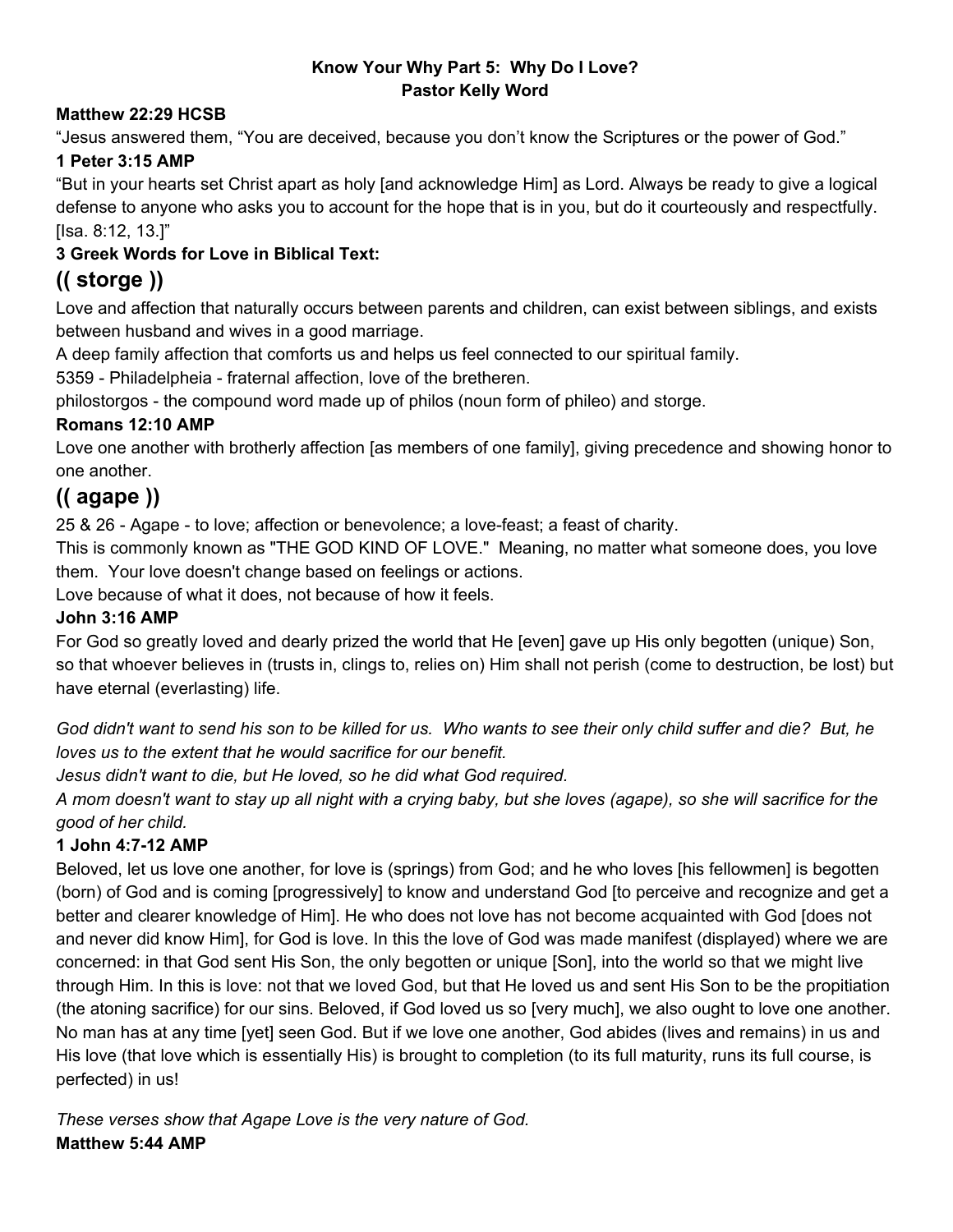But I tell you, Love your enemies and pray for those who persecute you, [Prov. 25:21, 22.]

*Love goes beyond a good feeling. Agape love is an exercise of the will. We must act in a loving way even to our enemies.*

*Agape love is related to OBEDIENCE and COMMITMENT, and not necessarily feeling and emotion.*

### **John 14:21 AMP**

The person who has My commands and keeps them is the one who [really] loves Me; and whoever [really] loves Me will be loved by My Father, and I [too] will love him and will show (reveal, manifest) Myself to him. [I will let Myself be clearly seen by him and make Myself real to him.]

*People think that they "love" God because they have affection toward Him, but God has said the only way to truly love Him is to obey His commands.*

### **John 14:24 AMP**

Anyone who does not [really] love Me does not observe and obey My teaching. And the teaching which you hear and heed is not Mine, but [comes] from the Father Who sent Me.

# **(( phileo ))**

5368 to be a friend; to be fond of an individual or an object; have affection for (denoting personal attachment or sentiment or feeling.

people use phileo to describe love of a friend, fondness, attachment to someone.

People also use this to say things like: I love my car. I love pickles.

### **John 21:15 AMP**

When they had eaten, Jesus said to Simon Peter, Simon, son of John, do you love (AGAPE) Me more than these [others do–with reasoning, intentional, spiritual devotion, as one loves the Father]?

He said to Him, Yes, Lord, You know that I love (PHILEO) You [that I have deep, instinctive, personal affection for You, as for a close friend].

He said to him, Feed My lambs. Again He said to him the second time, Simon, son of John, do you love (AGAPE) Me [with reasoning, intentional, spiritual devotion, as one loves the Father]? He said to Him, Yes, Lord, You know that I love (PHILEO) You [that I have a deep, instinctive, personal affection for You, as for a close friend]. He said to him, Shepherd (tend) My sheep.

He said to him the third time, Simon, son of John, do you love (PHILEO) Me [with a deep, instinctive, personal affection for Me, as for a close friend]? Peter was grieved (was saddened and hurt) that He should ask him the third time, Do you love Me? And he said to Him, Lord, You know everything; You know that I love (PHILEO) You [that I have a deep, instinctive, personal affection for You, as for a close friend]. Jesus said to him, Feed My sheep.

### **Why did Jesus use agape and Peter use phileo?**

Jesus was asking Peter if he loved him with the love of God, a love that may require sacrifice. He was asking, "Are you willing to do things for my sake that you do not want to do?"

Immediately after Jesus was trying to deal with Peter's heart condition, Peter tried to turn the conversation on someone else.

### **John 21:1822 AMP**

I assure you, most solemnly I tell you, when you were young you girded yourself [put on your own belt or girdle] and you walked about wherever you pleased to go. But when you grow old you will stretch out your hands, and someone else will put a girdle around you and carry you where you do not wish to go. He said this to indicate by what kind of death Peter would glorify God. And after this, He said to him, Follow Me! But Peter turned and saw the disciple whom Jesus loved, following–the one who also had leaned back on His breast at the supper and had said, Lord, who is it that is going to betray You? When Peter saw him, he said to Jesus, Lord, what about this man?

**Jesus said to him, If I want him to stay (survive, live) until I come, what is that to you? [What concern is it of yours?] You follow Me!**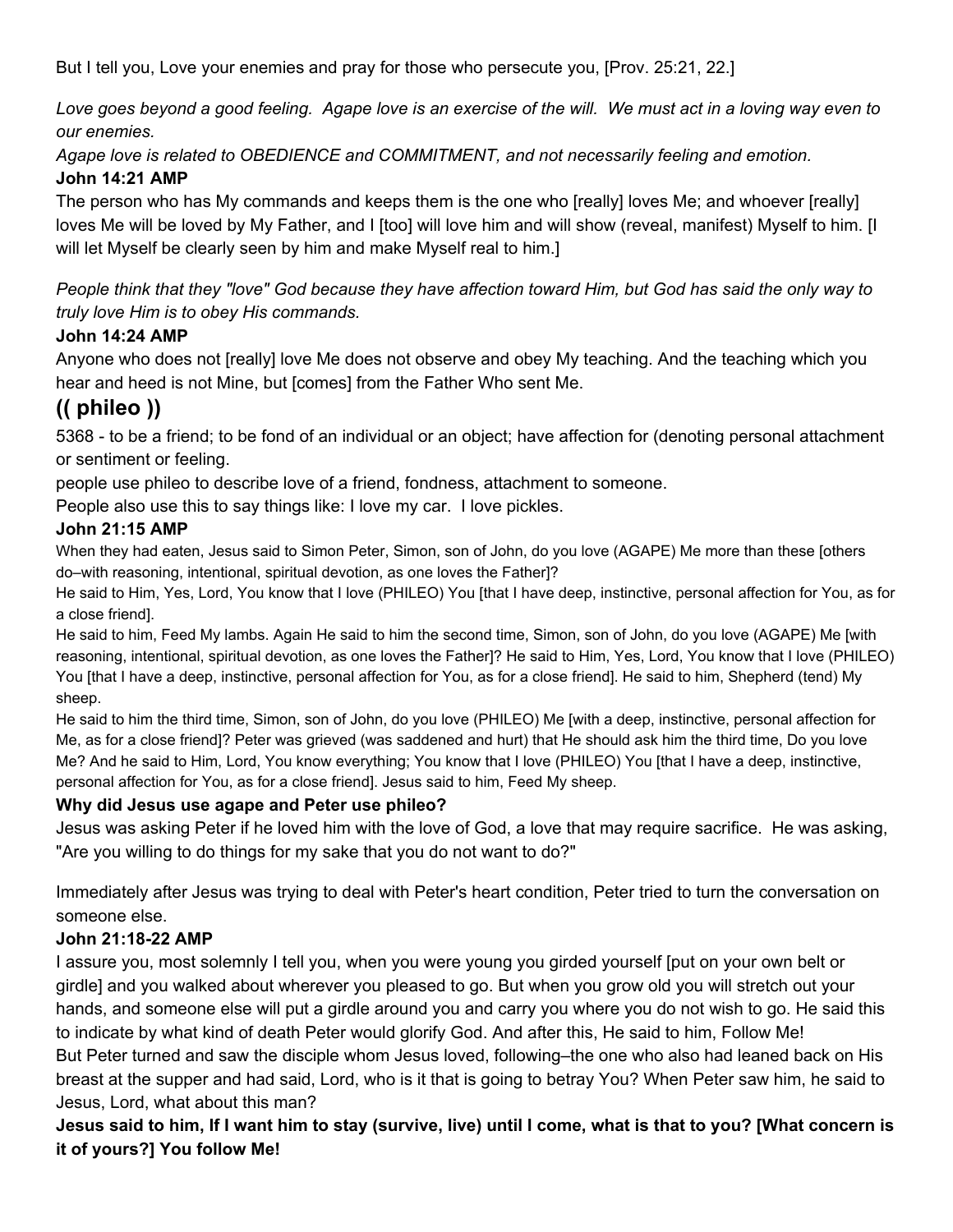#### **Know Your Why Part 6: Why Do I Rest? Pastor Kelly Word**

#### **Matthew 22:29 HCSB**

"Jesus answered them, "You are deceived, because you don't know the Scriptures or the power of God."

#### **1 Peter 3:15 AMP**

"But in your hearts set Christ apart as holy [and acknowledge Him] as Lord. Always be ready to give a logical defense to anyone who asks you to account for the hope that is in you, but do it courteously and respectfully. [Isa. 8:12, 13.]"

#### **Matthew 11:28-30 The Message**

28-30"Are you tired? Worn out? Burned out on religion? Come to me. Get away with me and you'll recover your life. I'll show you how to take a real rest. Walk with me and work with me—watch how I do it. Learn the unforced rhythms of grace. I won't lay anything heavy or ill-fitting on you. Keep company with me and you'll learn to live freely and lightly."

#### **Matthew 11:28-30 Amplified**

28 Come to Me, all you who labor and are heavyladen *and* overburdened, and I will cause you to rest. [I will ease and relieve and refresh your souls.]

29 Take My yoke upon you and learn of Me, for I am gentle (meek) and humble (lowly) in heart, and you will find rest (relief and ease and refreshment and recreation and blessed quiet) for your souls. [Jer. 6:16.]

30 For My yoke is wholesome (useful, good–not harsh, hard, sharp, or pressing, but comfortable, gracious, and pleasant), and My burden is light *and* easy to be borne.

#### **Exodus 33:13-14 AMP**

13 Now therefore, I pray You, if I have found favor in Your sight, show me now Your way, that I may know You [progressively become more deeply and intimately acquainted with You, perceiving and recognizing and understanding more strongly and clearly] and that I may find favor in Your sight. And [Lord, do] consider that this nation is Your people.

14 And the Lord said, My Presence shall go with you, and I will give you rest.

#### **Psalm 127:1-2 AMP**

1 EXCEPT THE Lord builds the house, they labor in vain who build it; except the Lord keeps the city, the watchman wakes but in vain. [Ps. 121:1, 3, 5.]

2 It is vain for you to rise up early, to take rest late, to eat the bread of **[anxious] toil**– for He gives [blessings] to His beloved in sleep.

#### **Mark 6:3032 AMP**

30 The apostles [sent out as missionaries] came back *and* gathered together to Jesus, and told Him all that they had done and taught.

31 And He said to them, [As for you] come away by yourselves to a deserted place, and rest a while–for many were [continually] coming and going, and they had not even leisure enough to eat.

32 And they went away in a boat to a solitary place by themselves.

#### **Isaiah 30:15 AMP**

15 For thus said the Lord God, the Holy One of Israel: In returning [to Me] and resting [in Me] you shall be saved; in quietness and in [trusting] confidence shall be your strength. But you would not,

#### **Psalm 37:4-8 AMP**

4 Delight yourself also in the Lord, and He will give you the desires *and* secret petitions of your heart.

5 Commit your way to the Lord [roll and repose each care of your load on Him]; trust (lean on, rely on, and be confident) also in Him and He will bring it to pass.

6 And He will make your uprightness *and* right standing with God go forth as the light, and your justice *and* right as [the shining sun of] the noonday.

7 Be still *and* rest in the Lord; wait for Him *and* patiently lean yourself upon Him; fret not yourself because of him who prospers in his way, because of the man who brings wicked devices to pass.

8 Cease from anger and forsake wrath; fret not yourself–it tends only to evildoing.

#### **Isaiah 32:17-18 AMP**

17 And the effect of righteousness will be peace [internal and external], and the result of righteousness will be quietness and confident trust forever.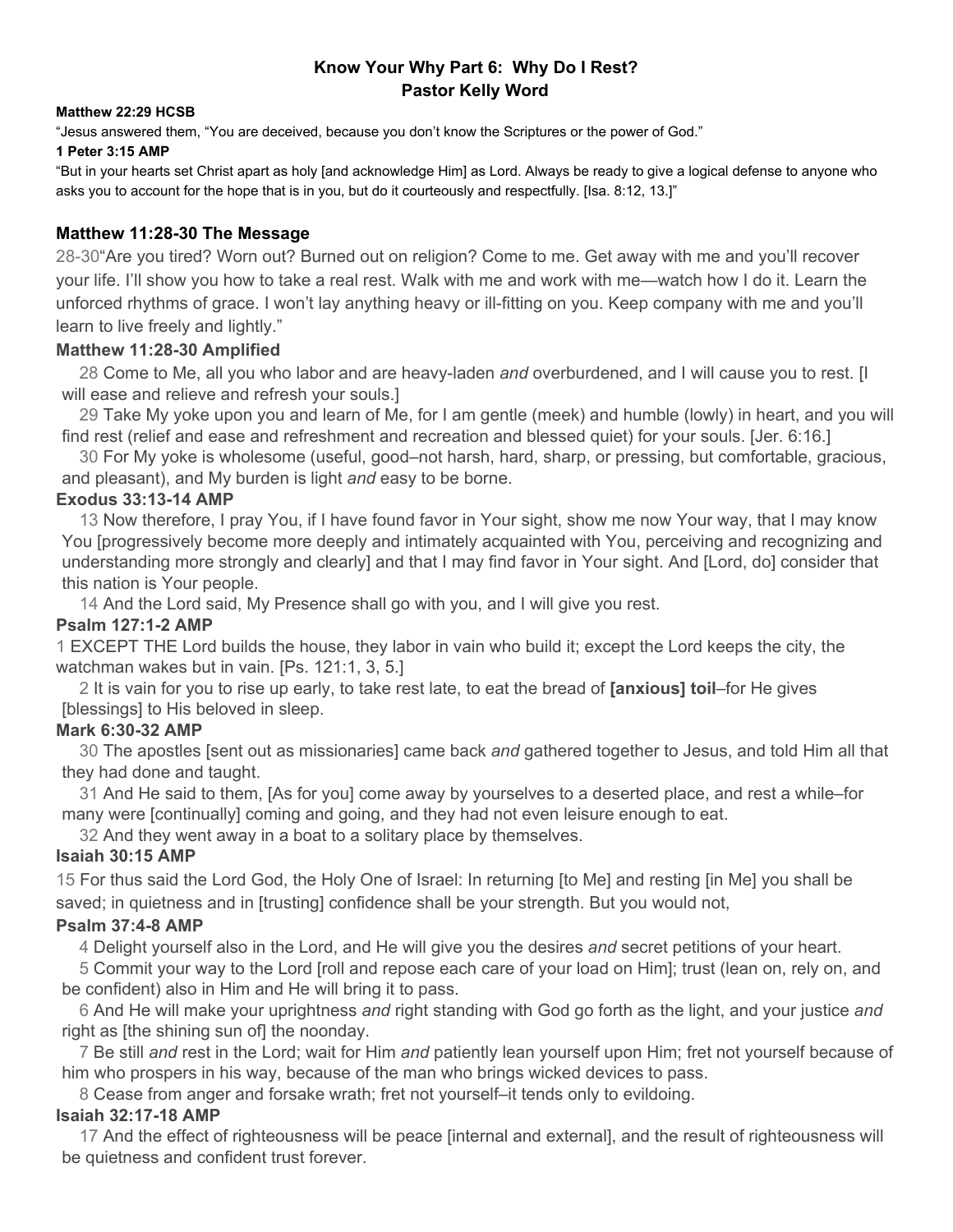18 My people shall dwell in a peaceable habitation, in safe dwellings, and in quiet resting-places.

#### **Acts 3:19 AMP**

19 So repent (change your mind and purpose); turn around *and* return [to God], that your sins may be erased (blotted out, wiped clean), that times of refreshing (of recovering from the effects of heat, of reviving with fresh air) may come from the presence of the Lord;

### **Proverbs 17:1 AMP**

BETTER IS a dry morsel with quietness than a house full of feasting [on offered sacrifices] with strife.

## **Sabbath Rest**

#### **Genesis 2:23 AMP**

2 And on the seventh day God ended His work which He had done; and He rested on the seventh day from all His work which He had done. [Heb. 4:9, 10.]

3 And God blessed (spoke good of) the seventh day, set it apart as His own, and hallowed it, because on it God rested from all His work which He had created and done. [Exod. 20:11.]

#### **Exodus 20:811 AMP**

8 [Earnestly] remember the Sabbath day, to keep it holy (withdrawn from common employment and dedicated to God).

9 Six days you shall labor and do all your work,

10 But the seventh day is a Sabbath to the Lord your God; in it you shall not do any work, you, or your son, your daughter, your manservant, your maidservant, your domestic animals, or the sojourner within your gates.

11 For in six days the Lord made the heavens and the earth, the sea, and all that is in them, and rested the seventh day. That is why the Lord blessed the Sabbath day and hallowed it [set it apart for His purposes].

#### **Exodus 23:12 AMP**

12 Six days you shall do your work, but the seventh day you shall rest and keep Sabbath, that your ox and your donkey may rest, and the son of your bondwoman, and the alien, may be refreshed.

#### **Exodus 34:21 AMP**

21 Six days you shall work, but on the seventh day you shall rest; even in plowing time and in harvest you shall rest [on the Sabbath].

#### **Isaiah 58:13-14 AMP**

13 If you turn away your foot from [traveling unduly on] the Sabbath, from doing your own pleasure on My holy day, and call the Sabbath a [spiritual] delight, the holy day of the Lord honorable, and honor Him *and* it, not going your own way or seeking *or* finding your own pleasure or speaking with your own [idle] words,

14 Then will you delight yourself in the Lord, and I will make you to ride on the high places of the earth, and I will feed you with the heritage [promised for you] of Jacob your father; for the mouth of the Lord has spoken it. [Gen. 27:28, 29; 28:13-15.]

### **Mark 2:27-28 AMP**

27 And Jesus said to them, The Sabbath was made on account *and* for the sake of man, not man for the Sabbath; [Exod. 23:12; Deut. 5:14.]

28 So the Son of Man is Lord even of the Sabbath.

### **Matthew 5:17-19 AMP**

17 Do not think that I have come to do away with *or* undo the Law or the Prophets; I have come not to do away with *or*undo but to complete *and* fulfill them.

18 For truly I tell you, until the sky and earth pass away *and* perish, not one smallest letter nor one little hook [identifying certain Hebrew letters] will pass from the Law until all things [it foreshadows] are accomplished.

19 Whoever then breaks *or* does away with *or* relaxes one of the least [important] of these commandments and teaches men so shall be called least [important] in the kingdom of heaven, but he who practices them and teaches others to do so shall be called great in the kingdom of heaven.

#### **Hebrew 4:911 AMP**

9 So then, there is still awaiting a full *and* complete Sabbath-rest reserved for the [true] people of God;

10 For he who has once entered [God's] rest also has ceased from [the weariness and pain] of human labors, just as God rested from those labors peculiarly His own. [Gen. 2:2.]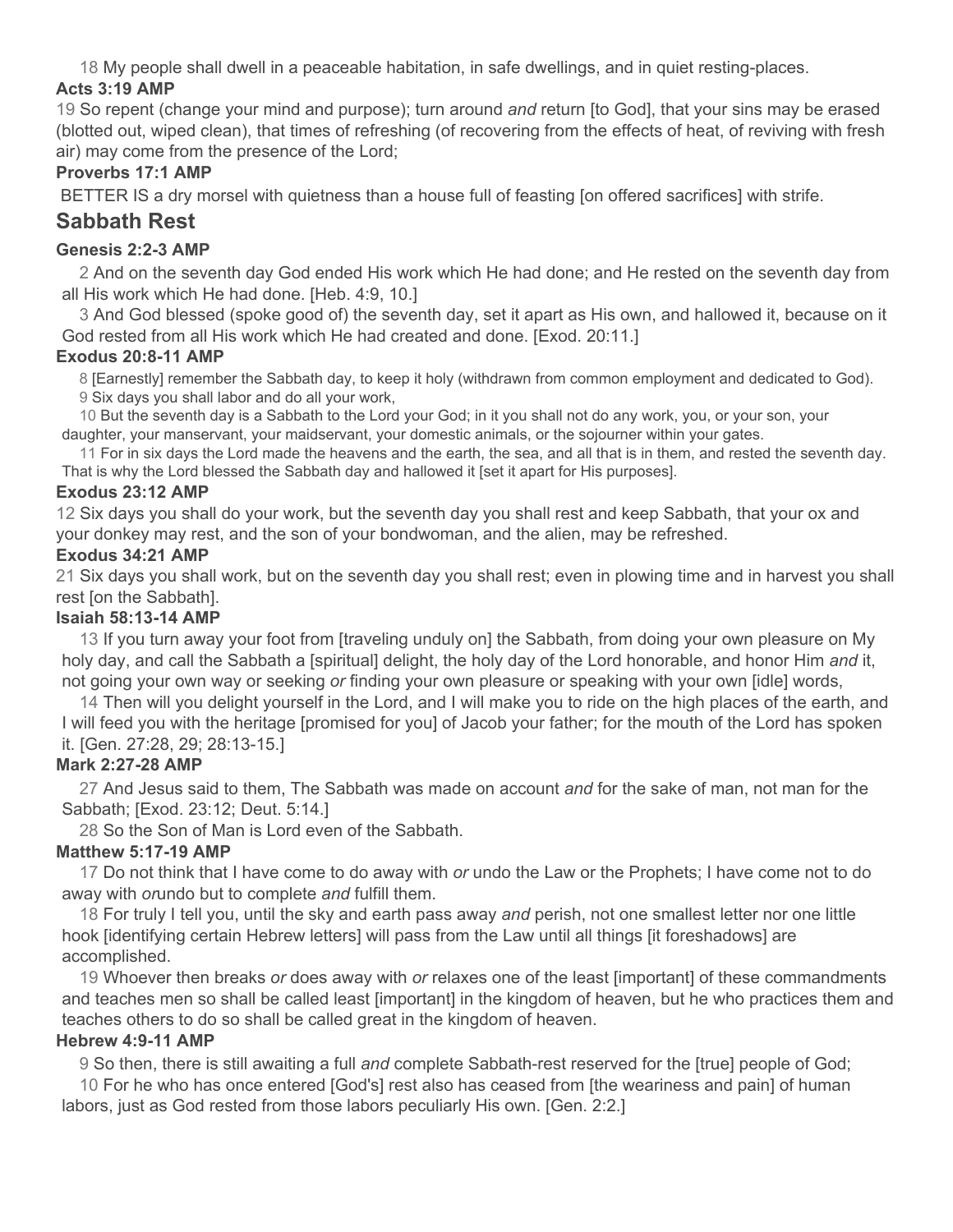11 Let us therefore be zealous *and* exert ourselves *and* strive diligently to enter that rest [of God, to know and experience it for ourselves], that no one may fall *or* perish by the same kind of unbelief *and* disobedience [into which those in the wilderness fell].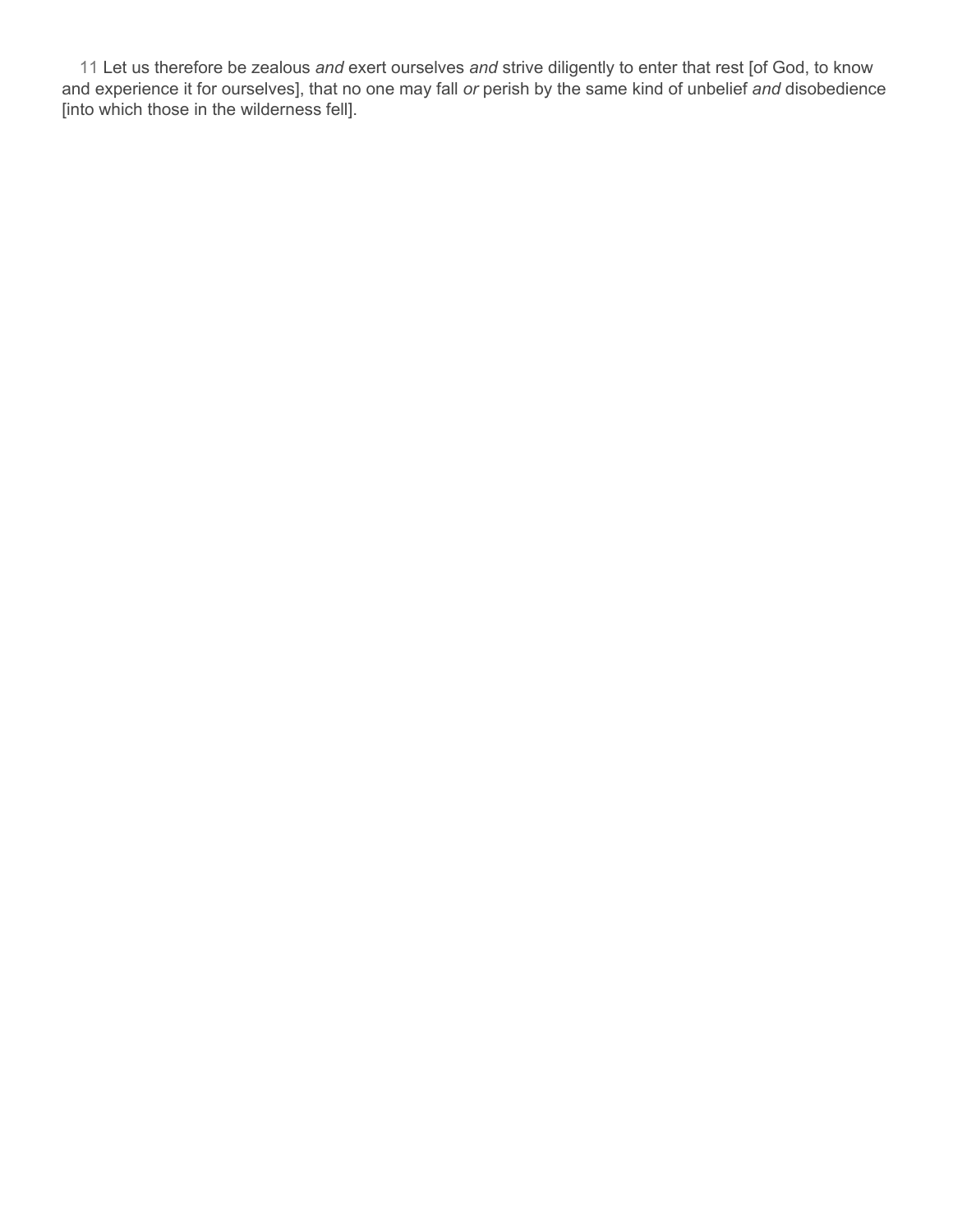### **Know Your Why Part 7: Why Do I Go To Church? Pastor Kelly Word**

### **Matthew 22:29 HCSB**

"Jesus answered them, "You are deceived, because you don't know the Scriptures or the power of God."

### **1 Peter 3:15 AMP**

"But in your hearts set Christ apart as holy [and acknowledge Him] as Lord. Always be ready to give a logical defense to anyone who asks you to account for the hope that is in you, but do it courteously and respectfully. [Isa. 8:12, 13.]"

### **TOP TEN BIBLICAL REASONS FOR CHURCH:**

1. If you follow Christ, **you are a part of the body of Christ**, and body parts, by nature, are connected. **1 Corinthians 12:1231 AMP**

12 For just as the body is a unity and yet has many parts, and all the parts, though many, form [only] one body, so it is with Christ (the Messiah, the Anointed One).

13 For by [means of the personal agency of] one [Holy] Spirit we were all, whether Jews or Greeks, slaves or free, baptized [and by baptism united together] into one body, and all made to drink of one [Holy] Spirit.

14 For the body does not consist of one limb or organ but of many.

15 If the foot should say, Because I am not the hand, I do not belong to the body, would it be therefore not [a part] of the body?

16 If the ear should say, Because I am not the eye, I do not belong to the body, would it be therefore not [a part] of the body? 17 If the whole body were an eye, where [would be the sense of] hearing? If the whole body were an ear, where [would be the sense of] smell?

18 But as it is, God has placed and arranged the limbs and organs in the body, each [particular one] of them, just as He wished and saw fit and with the best adaptation.

19 But if [the whole] were all a single organ, where would the body be?

20 And now there are [certainly] many limbs and organs, but a single body.

21 And the eye is not able to say to the hand, I have no need of you, nor again the head to the feet, I have no need of you.

22 But instead, there is [absolute] necessity for the parts of the body that are considered the more weak.

23 And those [parts] of the body which we consider rather ignoble are [the very parts] which we invest with additional honor, and our unseemly parts and those unsuitable for exposure are treated with seemliness (modesty and decorum),

24 Which our more presentable parts do not require. But God has so adjusted (mingled, harmonized, and subtly proportioned the parts of) the whole body, giving the greater honor and richer endowment to the inferior parts which lack [apparent importance],

25 So that there should be no division or discord or lack of adaptation [of the parts of the body to each other], but the members all alike should have a mutual interest in and care for one another.

26 And if one member suffers, all the parts [share] the suffering; if one member is honored, all the members [share in] the enjoyment of it.

27 Now you [collectively] are Christ's body and [individually] you are members of it, each part severally and distinct [each with his own place and function].

28 So God has appointed some in the church [for His own use]: first apostles (special messengers); second prophets (inspired preachers and expounders); third teachers; then wonder-workers; then those with ability to heal the sick; helpers; administrators; [speakers in] different (unknown) tongues.

29 Are all apostles (special messengers)? Are all prophets (inspired interpreters of the will and purposes of God)? Are all teachers? Do all have the power of performing miracles?

30 Do all possess extraordinary powers of healing? Do all speak with tongues? Do all interpret?

31 But earnestly desire and zealously cultivate the greatest and best gifts and graces (the higher gifts and the choicest graces). And yet I will show you a still more excellent way [one that is better by far and the highest of them all–love].

### **2. God wants to show others who He is through YOU. When you get involved at church, people get a bigger understanding of who God is.**

### **1 Corinthians 12:57 AMP**

5 And there are distinctive varieties of service and ministration, but it is the same Lord [Who is served].

6 And there are distinctive varieties of operation [of working to accomplish things], but it is the same God Who inspires and energizes them all in all.

7 But to each one is given the manifestation of the [Holy] Spirit [the evidence, the spiritual illumination of the Spirit] for good and profit.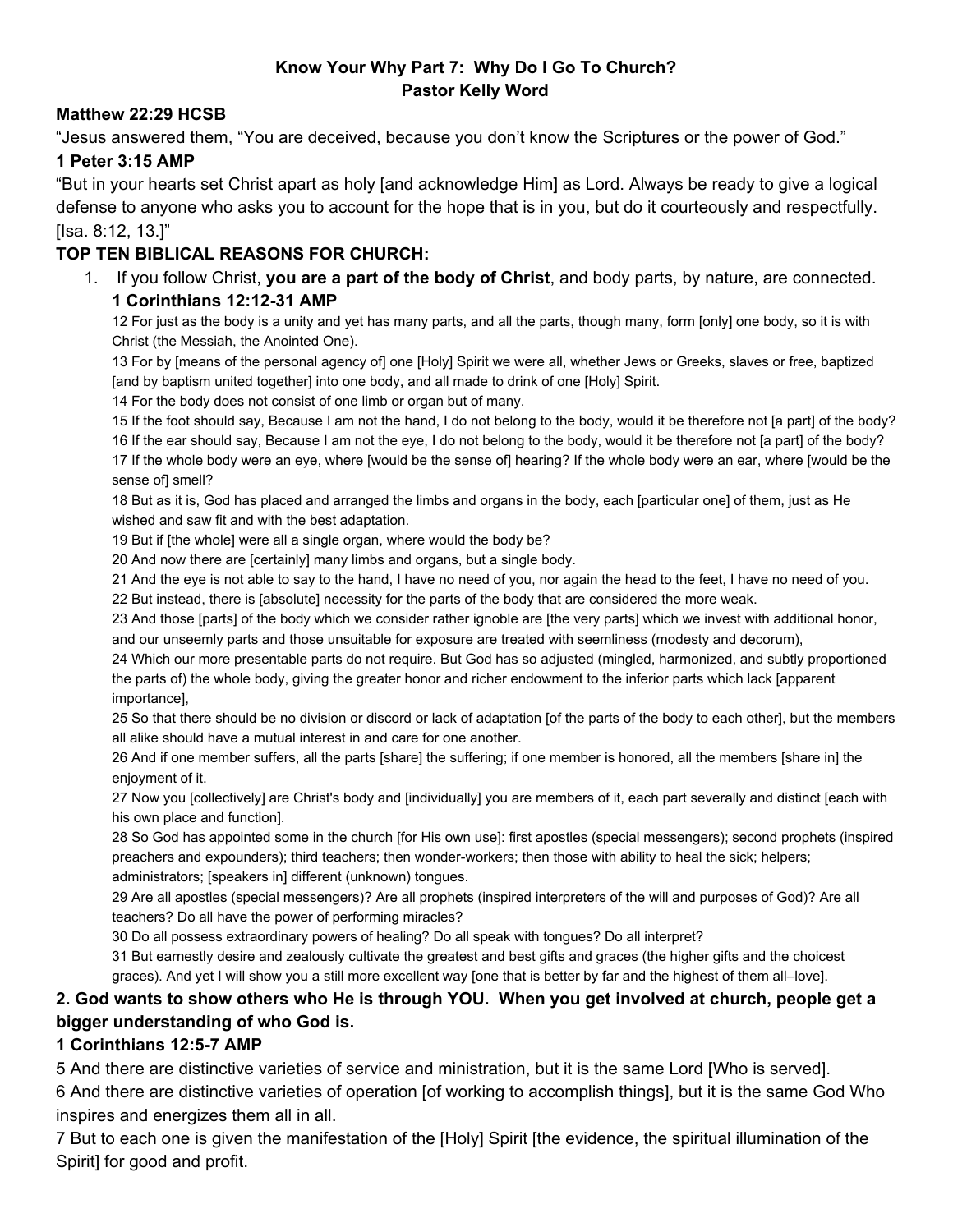### **3. You have been given a spiritual gift that is to be used to build up the body of Christ. Your gift is something that other believers need.**

## **1 Corinthians 12 AMP**

8 To one is given in and through the [Holy] Spirit [the power to speak] a message of wisdom, and to another [the power to express] a word of knowledge and understanding according to the same [Holy] Spirit;

9 To another [wonder-working] faith by the same [Holy] Spirit, to another the extraordinary powers of healing by the one Spirit;

10 To another the working of miracles, to another prophetic insight (the gift of interpreting the divine will and purpose); to another the ability to discern and distinguish between [the utterances of true] spirits [and false ones], to another various kinds of [unknown] tongues, to another the ability to interpret [such] tongues.

11 All these [gifts, achievements, abilities] are inspired and brought to pass by one and the same [Holy] Spirit, Who apportions to each person individually [exactly] as He chooses.

12 For just as the body is a unity and yet has many parts, and all the parts, though many, form [only] one body, so it is with Christ (the Messiah, the Anointed One).

## **4. You need to eat, learn and pray with other believers!**

## **Acts 2:4247 AMP**

42 And they steadfastly persevered, devoting themselves constantly to the instruction and fellowship of the apostles, to the breaking of bread [including the Lord's Supper] and prayers.

43 And a sense of awe (reverential fear) came upon every soul, and many wonders and signs were performed through the apostles (the special messengers).

44 And all who believed (who adhered to and trusted in and relied on Jesus Christ) were united and [together] they had everything in common;

45 And they sold their possessions (both their landed property and their movable goods) and distributed the price among all, according as any had need.

46 And day after day they regularly assembled in the temple with united purpose, and in their homes they broke bread [including the Lord's Supper]. They partook of their food with gladness and simplicity and generous hearts,

47 Constantly praising God and being in favor and goodwill with all the people; and the Lord kept adding [to their number] daily those who were being saved [from spiritual death].

## **5. We need to share with others, which means that we have to hang out enough to see the needs of our brothers and sisters.**

## **Romans 12:13 AMP**

13 Contribute to the needs of God's people [sharing in the necessities of the saints]; pursue the practice of hospitality.

### **6. We need encouragement, and other believers need encouragement from us on a regular basis. Hebrews 10:2425 AMP**

24 And let us consider and give attentive, continuous care to watching over one another, studying how we may stir up (stimulate and incite) to love and helpful deeds and noble activities,

25 Not forsaking or neglecting to assemble together [as believers], as is the habit of some people, but admonishing (warning, urging, and encouraging) one another, and all the more faithfully as you see the day approaching.

# **7. We need to laugh and cry with other believers through all the ups and downs of life. That can only happen if we are meeting with one another regularly.**

## **Romans 12:14-18 AMP**

14 Bless those who persecute you [who are cruel in their attitude toward you]; bless and do not curse them.

15 Rejoice with those who rejoice [sharing others' joy], and weep with those who weep [sharing others' grief].